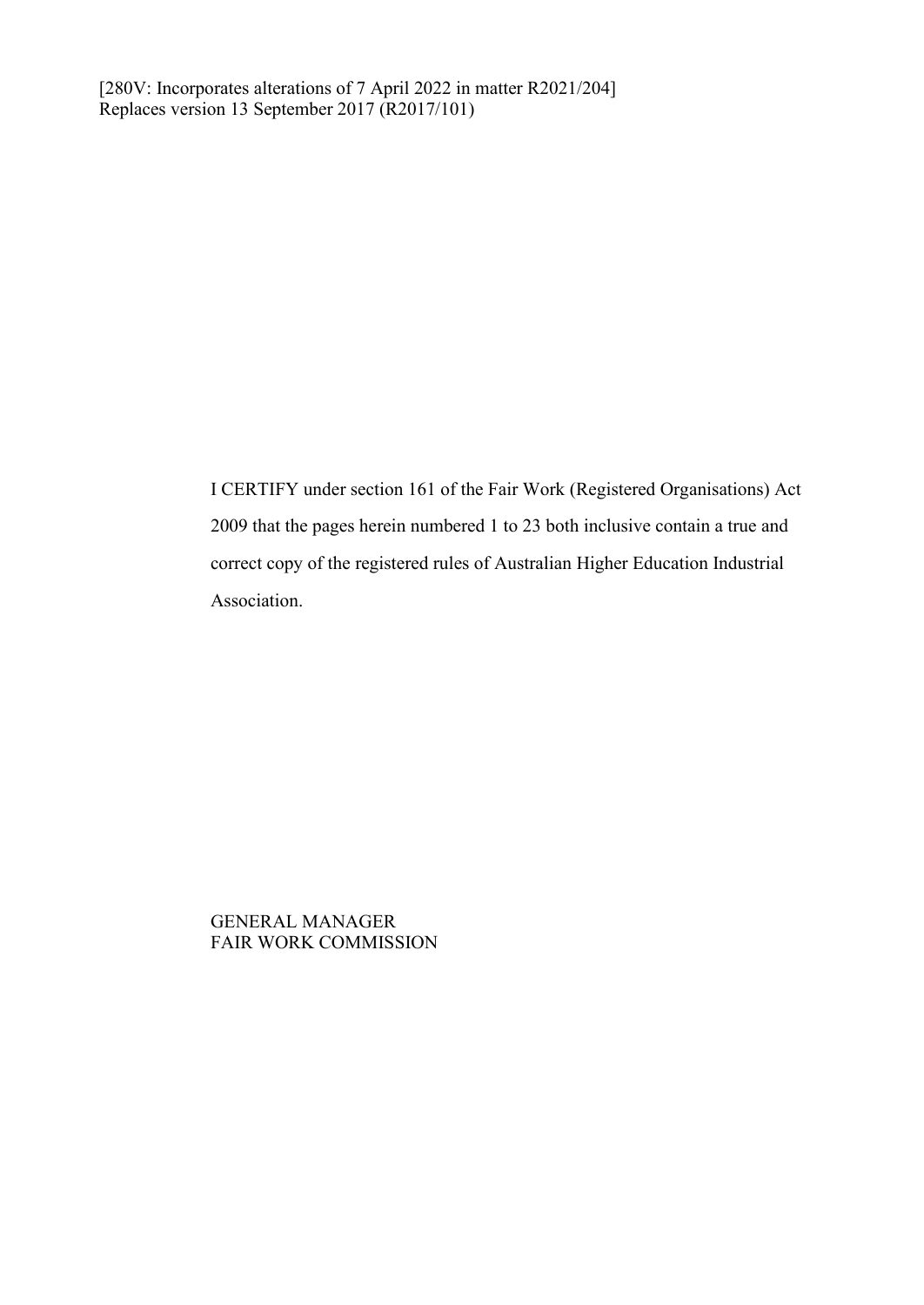# Rules of the AHEIA Contents

| 26 - INDUSTRIAL AGREEMENTS AND OTHER TRANSACTIONS AND EXECUTION OF  |  |
|---------------------------------------------------------------------|--|
|                                                                     |  |
| 26A - OFFICER AND RELATED PARTY DISCLOSURES, FINANCIAL TRAINING AND |  |
|                                                                     |  |
|                                                                     |  |
|                                                                     |  |
|                                                                     |  |
|                                                                     |  |
|                                                                     |  |
|                                                                     |  |
|                                                                     |  |
|                                                                     |  |
|                                                                     |  |
|                                                                     |  |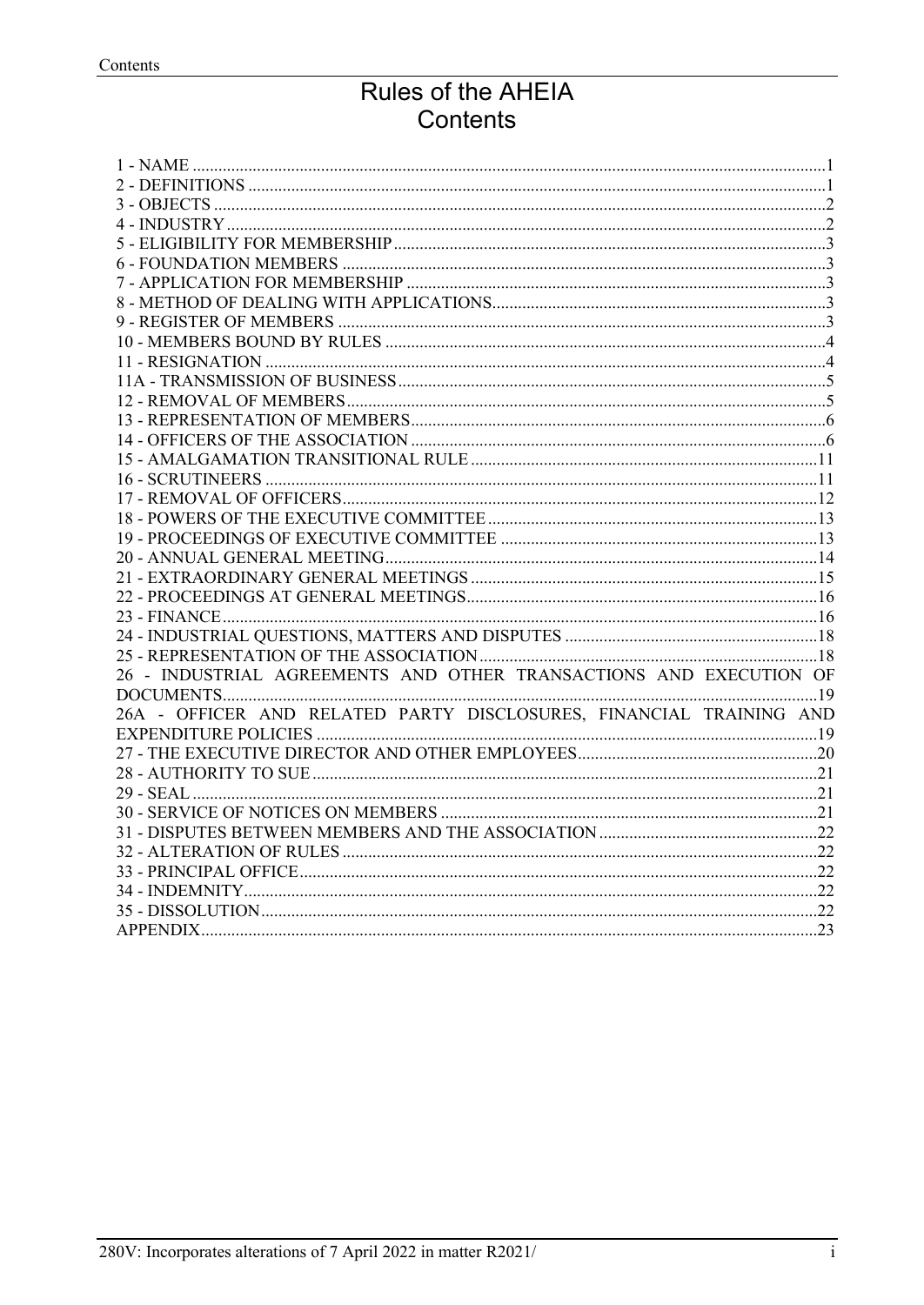## **1 - NAME**

<span id="page-2-1"></span><span id="page-2-0"></span>The name of the Association shall be the "AUSTRALIAN HIGHER EDUCATION INDUSTRIAL ASSOCIATION".

## **2 - DEFINITIONS**

In these Rules unless inconsistent with the context:

"Act" means the Industrial Relations Act 1988 (Commonwealth) as amended from time to time.

"Association" means the Australian Higher Education Industrial Association.

"Chief Executive Officer" means in the case of:

- (a) a University: the Vice-Chancellor of the Member; and
- (b) any other Member: the Director/Principal of the Member

and includes a person acting in any such office.

"Delegate" means an officer of significant seniority of a Member, including in the case of:

- (a) a Vice-Chancellor of a Member: a Deputy Vice-Chancellor, a Pro-Vice-Chancellor or other officer of appropriate seniority of that Member; and
- (b) a Director or Principal of a Member: a Deputy Director, a Deputy Principal or other officer of appropriate seniority of that Member.

"Executive Committee" means the committee of management of the Association, and shall comprise the Officers of the Association.

"Financial Member" means a Member who has duly paid the annual subscription fixed pursuant to the Rules and any levies, calls, fines, penalties, subscriptions or contributions or moneys payable pursuant to the Rules.

"General Meeting" means any extraordinary or annual general meeting of the Association.

"Industrial action" includes, but is not limited to, the meaning of that expression ascribed thereto by the Act.

"Industrial dispute" includes, but is not limited to, the meaning of that expression ascribed thereto by the Act.

"Industrial matter" includes, but is not limited to, any matter which may give rise to industrial action or to an industrial dispute.

"Member" means any University body corporate which is a Foundation Member or any University or other Institution which is a body corporate conducting post-secondary education in a State or Territory pursuant to an Act or Ordinance of the State or Territory or of the Commonwealth and becomes a Member of the Association in accordance with these Rules.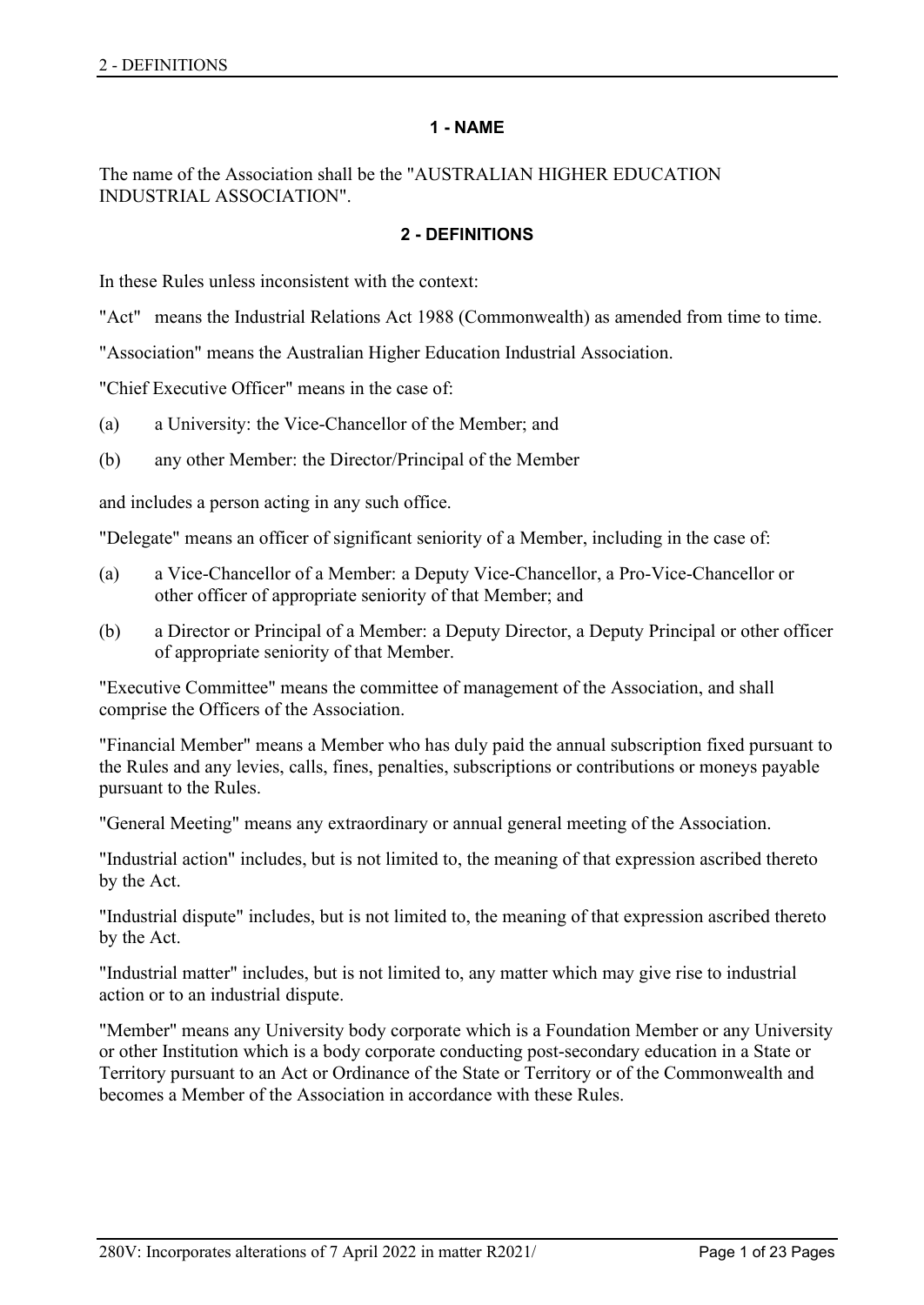## 4 - INDUSTRY

"Officer" means the holder of an office in the Association as a Member of the Executive Committee.

"Proxy" means a Chief Executive Officer or duly appointed Delegate of a Member who is present at a General Meeting and who has also been appointed in writing by the Chief Executive Officer of another Member to participate in that meeting on behalf of that other Member.

"Rules" means these Rules as amended from time to time.

All other words which are specifically defined in the Act shall have the meanings ascribed to them therein.

<span id="page-3-0"></span>The singular shall include the plural and vice versa, unless the context otherwise requires.

# **3 - OBJECTS**

The purposes for which the Association is formed are:

- (a) to be registered as an organization under the Act;
- (b) to promote and protect the interests of its Members in or in relation to industrial matters or industrial disputes;
- (c) to ensure that Members are adequately and properly represented in negotiations with trade unions and employee associations and organizations and in proceedings of relevant industrial courts, commissions and tribunals either federal or State in connection with industrial matters or industrial disputes;
- (d) to maintain constitutional authority and the law and to use, where desirable, the means provided by law to enforce compliance with the provisions of any Act of the Commonwealth or any State or Territory, or any regulation made thereunder governing or bearing upon industrial matters or industrial disputes or any industrial award, determination or agreement;
- (e) to ensure that Members receive information as to the correct interpretation of the provisions of the awards of the Australian Industrial Relations Commission and of the Acts of the Commonwealth or any State or Territory and regulations made pursuant thereto relating to the employment of persons employed by Members;
- (f) to carry out all necessary research and to ensure the dissemination of all necessary information to Members relating to employment in or by Universities and Colleges of Advanced Education and industry in general;
- (g) to do all things authorised by the Act;
- <span id="page-3-1"></span>(h) to do all such other things as are incidental to or conducive to the furtherance of these objects or any of them.

# **4 - INDUSTRY**

The industry in or in connection with which the Association is formed is the industry of the provision within Australia of post-secondary education facilities for study, education, research, instruction, teaching, training and for the advancement of knowledge.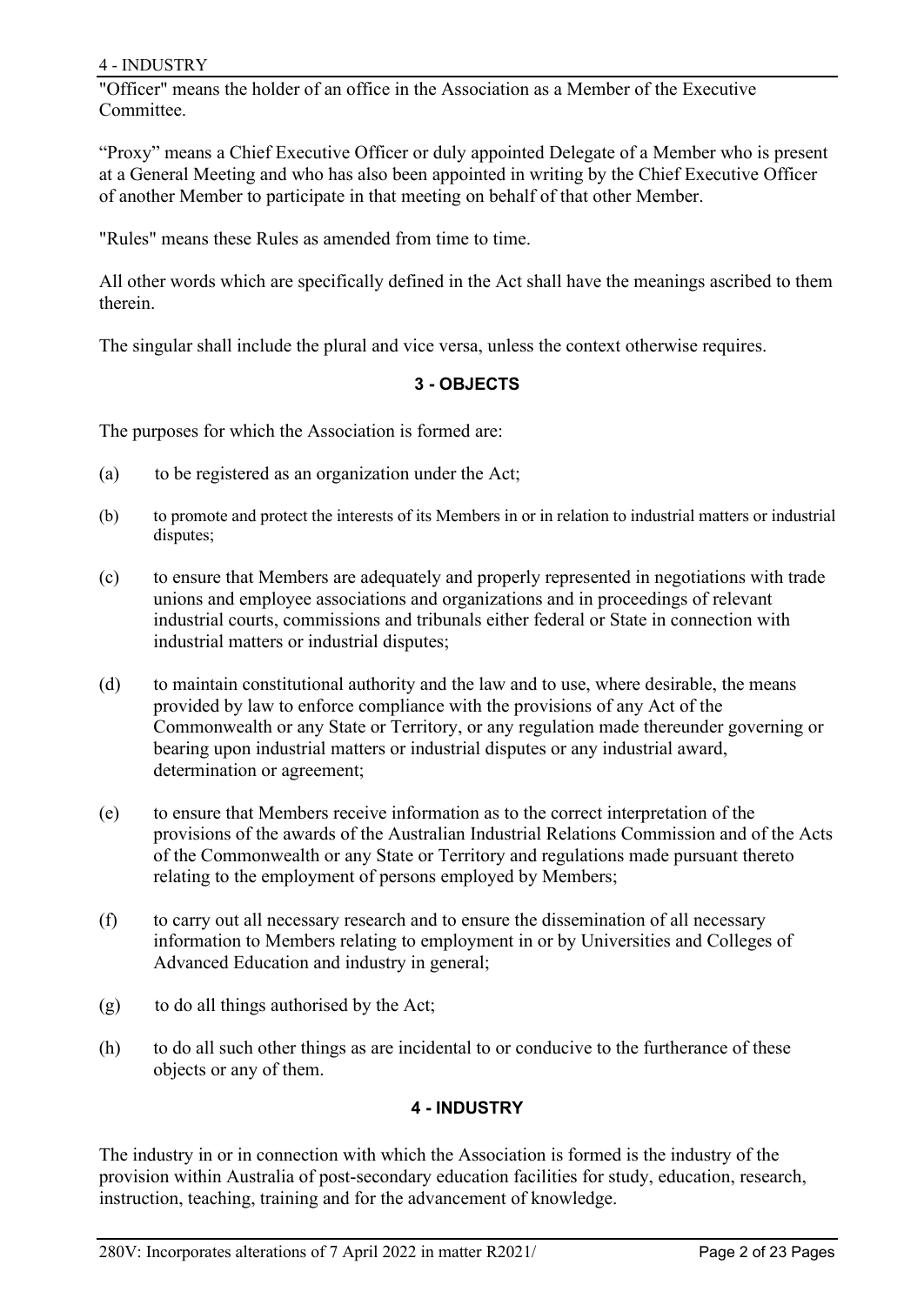# **5 - ELIGIBILITY FOR MEMBERSHIP**

<span id="page-4-0"></span>Any University which is established, or is deemed to have been established, by or pursuant to any Act of the Commonwealth or of any State of the Commonwealth or by or pursuant to the legislation of any Territory of the Commonwealth, or any College of Advanced Education, or its successor however named, being a body corporate conducting post-secondary education in a State or Territory pursuant to an Act or Ordinance of the State or Territory shall be eligible for membership of the Association.

<span id="page-4-1"></span>Except that no such body corporate whose principal concern is the provision of technical and further education shall be eligible for membership of the Association.

# **6 - FOUNDATION MEMBERS**

<span id="page-4-2"></span>The Foundation Members are those who have signified in writing their acceptance of these Rules and that they are bound thereby and whose names are set out in Appendix 1 hereto.

# **7 - APPLICATION FOR MEMBERSHIP**

- (1) Application for membership of the Association shall be made in the form prescribed by the Association from time to time.
- (2) The Association shall inform applicants for membership, in writing, of:
	- (a) the financial obligations arising from membership; and
	- (b) the circumstances, and the manner, in which a Member may resign from the Association.

# **8 - METHOD OF DEALING WITH APPLICATIONS**

<span id="page-4-3"></span>All applications for membership shall be delivered to the Executive Director and shall within three calendar months of receipt be laid before a meeting of the Executive Committee who may by resolution passed by a simple majority of the Members present at the meeting at which the application is considered grant the same. In the absence of any such affirmative vote the application shall be deemed to have been declined.

# **9 - REGISTER OF MEMBERS**

<span id="page-4-4"></span>There shall be kept in the office of the Association under the control of the Executive Director a Register of Members wherein shall be entered the name, address and postal address of each Member.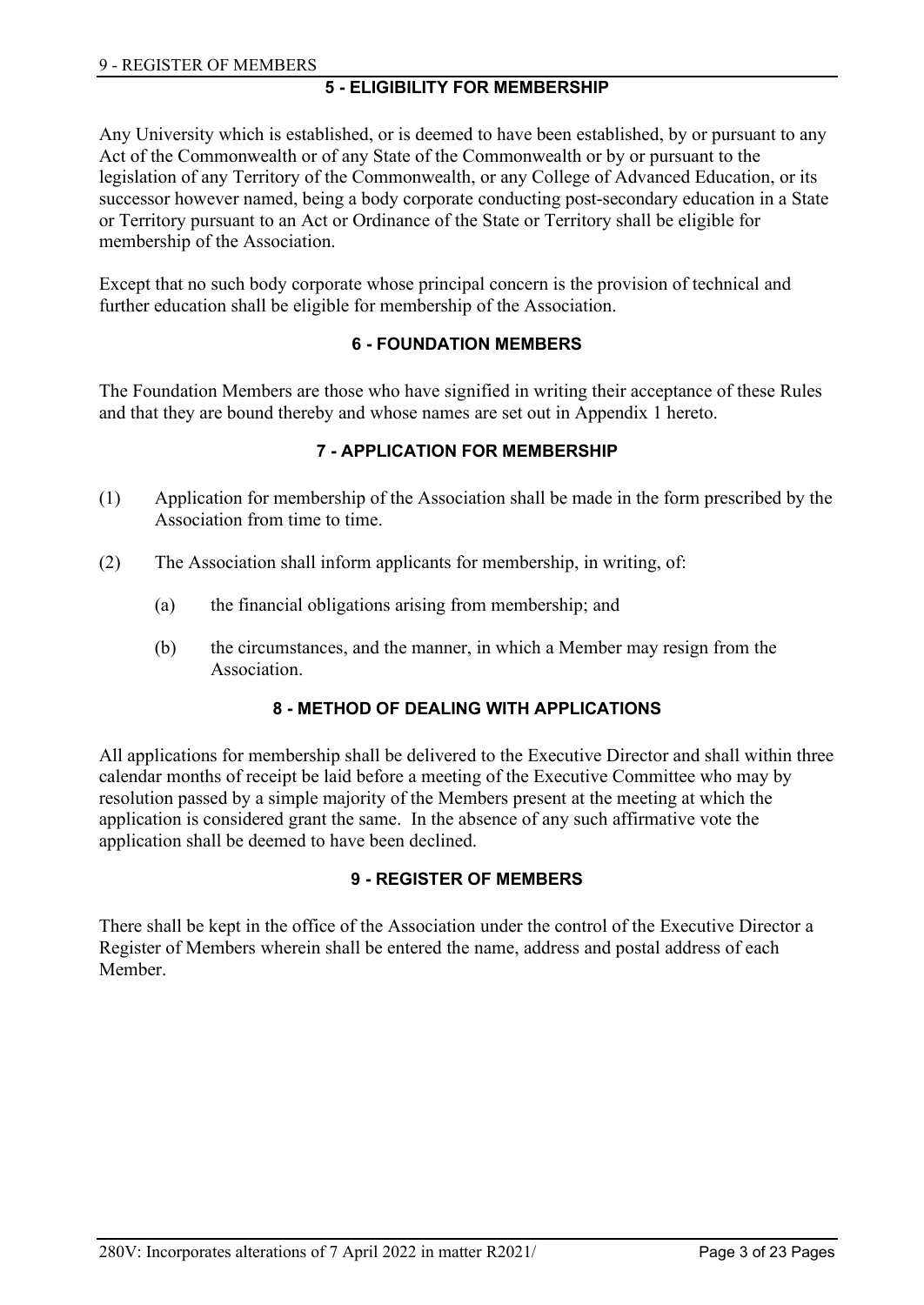#### **10 - MEMBERS BOUND BY RULES**

<span id="page-5-0"></span>All Members who were Members of the Australian Advanced Education Industrial Association (AAEIA) and became Members as a consequence of the amalgamation between the Australian Universities Industrial Association (AUIA) (as it then was) and the AAEIA, and all Members admitted pursuant to Rule 8 shall be deemed to have accepted and be bound by these Rules.

#### **11 - RESIGNATION**

- <span id="page-5-1"></span>(1) A Member may resign from the Association by written notice addressed and delivered to the Executive Director.
- $(2)$  Except as provided for in sub-Rule 11(3), a written notice of resignation shall take effect:
	- (a) at the end of two weeks after the notice is received by the Association; or
	- (b) on the day specified in the notice;

whichever is later.

- (3) Where a Member ceases to be eligible to become a Member of the Association, a written notice of resignation addressed and delivered to the Executive Director shall take effect:
	- (a) on the day on which the notice is received by the Association; or
	- (b) on the day specified in the notice, which is a day not earlier than the day when the Member ceases to be eligible to become a Member;

whichever is later.

- (4) Upon the resignation becoming effective the Member shall cease to have any interest in or claim upon the funds of the Association.
- (5) A Member who ceases to exist as a separate legal entity shall thereupon be deemed to have resigned.
- (6) Any dues payable but not paid by a former Member of the Association, in relation to a period before the Member's resignation from the Association took effect, may be sued for and recovered in the name of the Association, in a court of competent jurisdiction, as a debt due to the Association.
- (7) A notice delivered to the Executive Director pursuant to sub-Rule 11(1) shall be taken to have been received by the Association when it was delivered.
- (8) A notice of resignation that has been received by the Association is not invalid because it was not addressed and delivered in accordance with sub-Rule 11(1).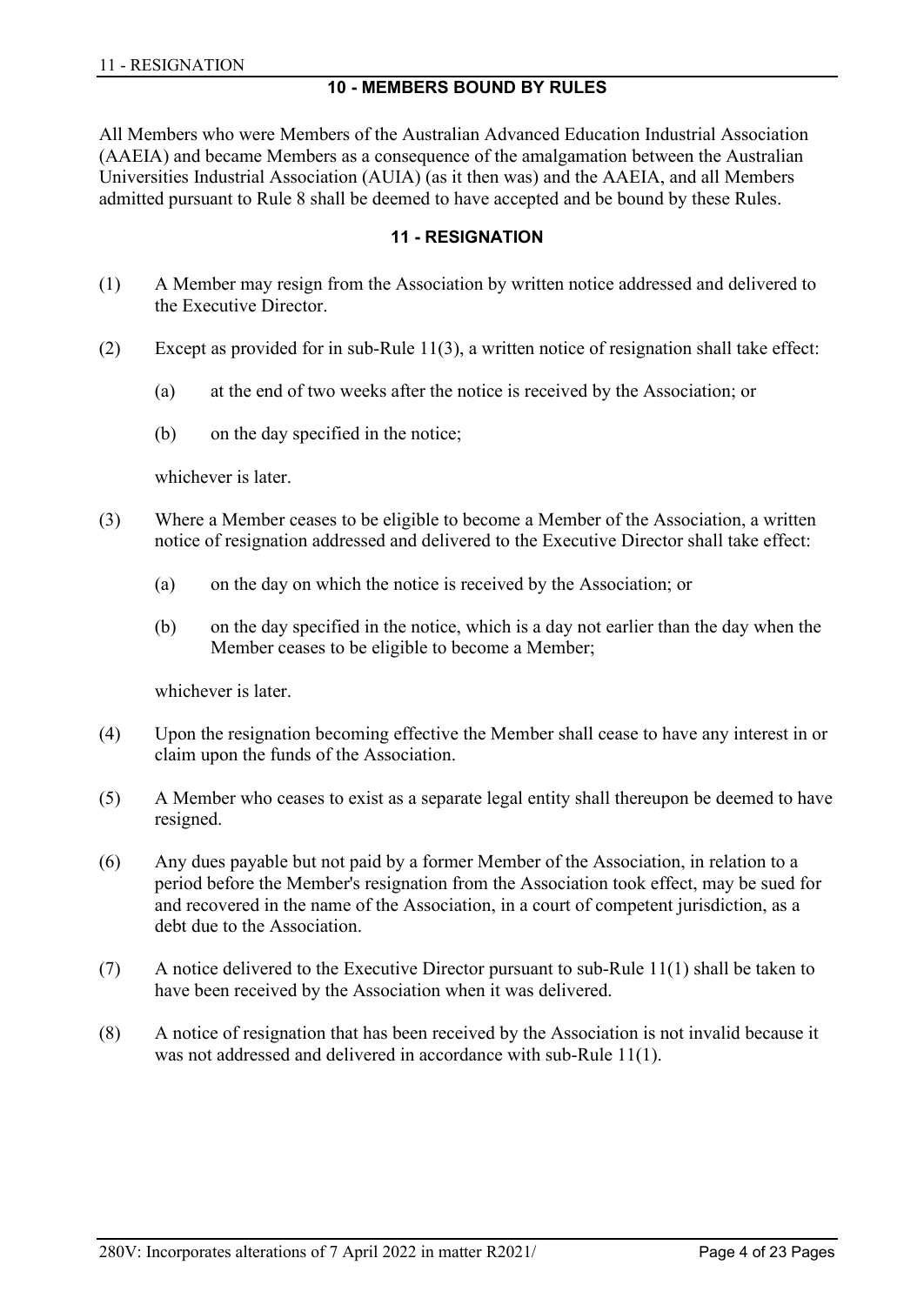#### 12 - REMOVAL OF MEMBERS

<span id="page-6-0"></span>(9) A resignation from membership of the Association is valid even if it is not effected in accordance with this Rule if the Member is informed in writing by or on behalf of the Association that the resignation has been accepted.

# **11A - TRANSMISSION OF BUSINESS**

Within 14 days after:

- (a) the business, or part of the business, of a Member is assigned or transferred to a person who is not a Member; or
- (b) such a person succeeds to the business, or part of the business, of a Member;

<span id="page-6-1"></span>the Member is required to notify the Association of the assignment, transfer or succession.

# **12 - REMOVAL OF MEMBERS**

- (1) For the purposes of this Rule, "special resolution" means a resolution passed by not less than 66-2/3% of the Members present at the meeting at which the special resolution is moved.
- (2) (a) Any General Meeting of Members may by special resolution suspend a Member for any period not exceeding six months or order the name of any Member to be removed from the Register:
	- (i) if the Member acts contrary to or in disregard of or fails to comply with any of the Rules, objects or decisions of the Association, provided always that it has been made aware in writing of such decisions prior to it so acting; or
	- (ii) if the Member fails to pay any subscription, call, levy, fine, penalty, contribution, or other money payable pursuant to the Rules or other charge properly made against it; or
	- (iii) upon the Member ceasing to be eligible for membership in accordance with these Rules.
	- (b) The Member shall be given no less then 14 days written notice of the date of the General Meeting and of the motion for its suspension or to order that its name be removed from the Register. The notice shall include a statement of the grounds upon which it is proposed to take the action specified in the motion.
- (3) The General Meeting shall give the Member an opportunity to be heard to show cause why it should not be suspended or its name should not be removed from the Register as the case may be.
- (4) If the General Meeting makes an order for removal of the name of a Member pursuant to sub-Rule 12(2), the name of the Member shall be removed from the Register, and it shall cease to be a Member or to have any interest in or claim upon the funds of the Association, but shall remain indebted to the Association for any sums due by it to the Association at the date of its removal from membership.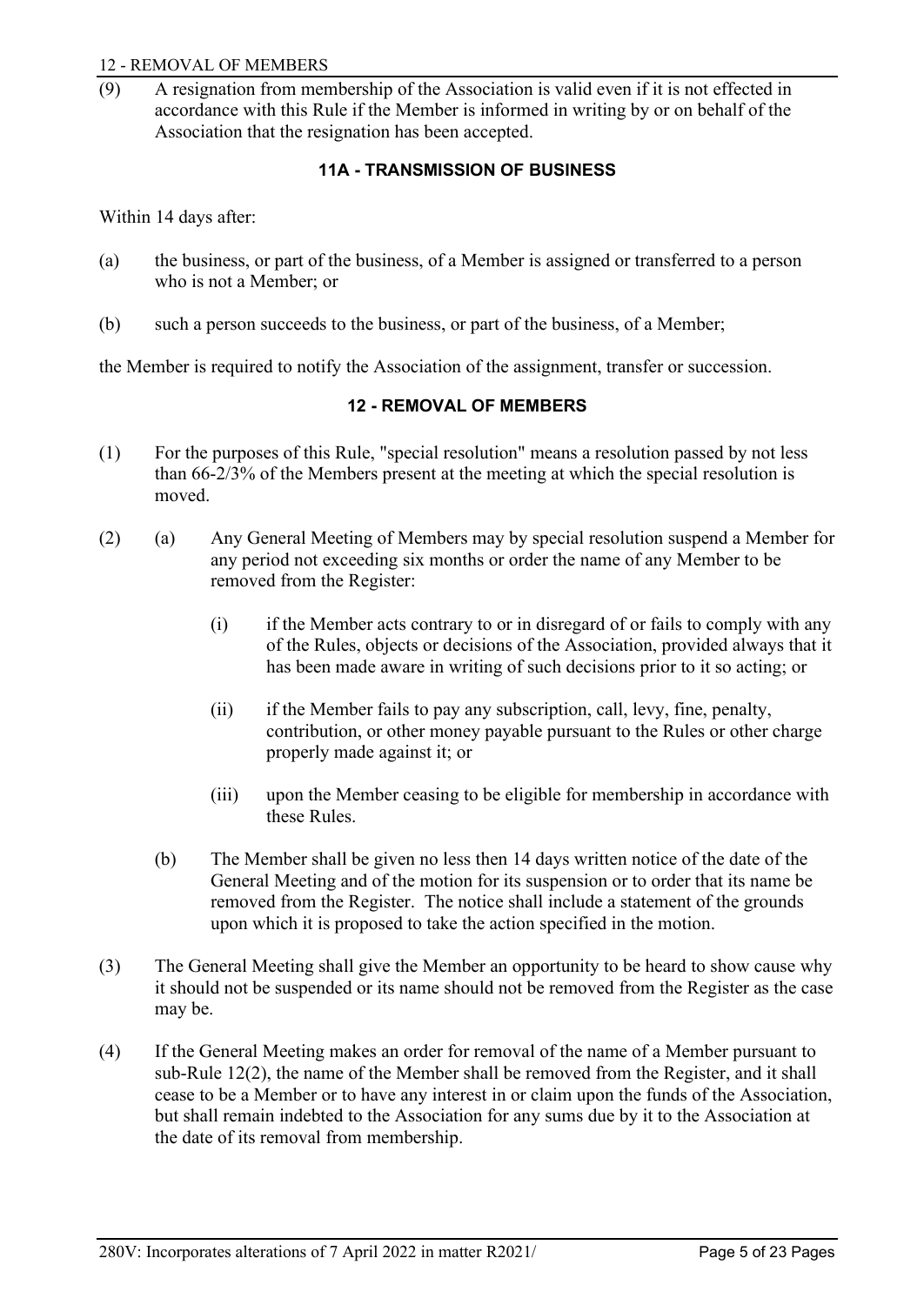## 14 - OFFICERS OF THE ASSOCIATION

<span id="page-7-0"></span>(5) If the General Meeting suspends a Member, that Member shall not be entitled to vote or to attend any meetings of the Association or to use its facilities or be entitled to any of the benefits of membership during the period of suspension.

# **13 - REPRESENTATION OF MEMBERS**

- (1) For all purposes of the Association, and at any meeting of the Association, each Member shall be represented by its Chief Executive Officer or a Delegate appointed by the Chief Executive Officer in writing either for a time period or number of meetings nominated in the instrument appointing the Delegate or for any specific meeting nominated in the instrument. A Member may also be represented at a General Meeting by a Proxy duly appointed by the Chief Executive Officer of that Member.
- (2) Subject to paragraph (b) of sub-rule 14(1), any one of the Chief Executive Officers for the time being representing a Member, or any other officer of a Member nominated by the Chief Executive of that Member in accordance with paragraph (a) of that sub-rule, shall be eligible for election as an Officer of the Association.

## **14 - OFFICERS OF THE ASSOCIATION**

- <span id="page-7-1"></span>(1) (a) The Association through the representatives of its Members shall by secret ballot elect from the Chief Executive Officers of its Members, or from other officers of its members nominated by a Chief Executive Officer, a committee responsible to the Members of the Association for the conduct and management of its affairs (herein referred to as the "Executive Committee"), provided that no officer of that Member shall be eligible for election if the Chief Executive Officer of that Member holds on office in the Association or is, or becomes, a candidate for election to an office at the same election or is not the nominator of the particular officer for election.
	- (b) The Executive Committee shall consist of the President of the Association, the Vice-President of the Association and four other Officers or such other number as shall be fixed from time to time by the Association in General Meeting, providing that the President and at least two other members of the Executive Committee are Chief Executive Officers of a Member.
	- (c) Each Officer shall hold office until the next but one annual general meeting of the Association or such later declaration of the election of a successor as may take place in accordance with these Rules, unless such Officer previously resigns or dies or is removed from office. Any Officer shall be eligible for re-election.
	- (d) Notwithstanding paragraph (c) of this sub-Rule, each Officer, other than the President of the Association and the Vice-President of the Association, who takes office at the 1993 annual general meeting shall hold office only until the 1994 annual general meeting or such later declaration of the election of a successor as may take place in accordance with these Rules.
	- (e) The effect of paragraphs (c) and (d) of this sub-Rule is that the offices of President of the Association and Vice-President of the Association shall become vacant in each odd-numbered year and all other offices shall become vacant in 1993 and then in each even-numbered year.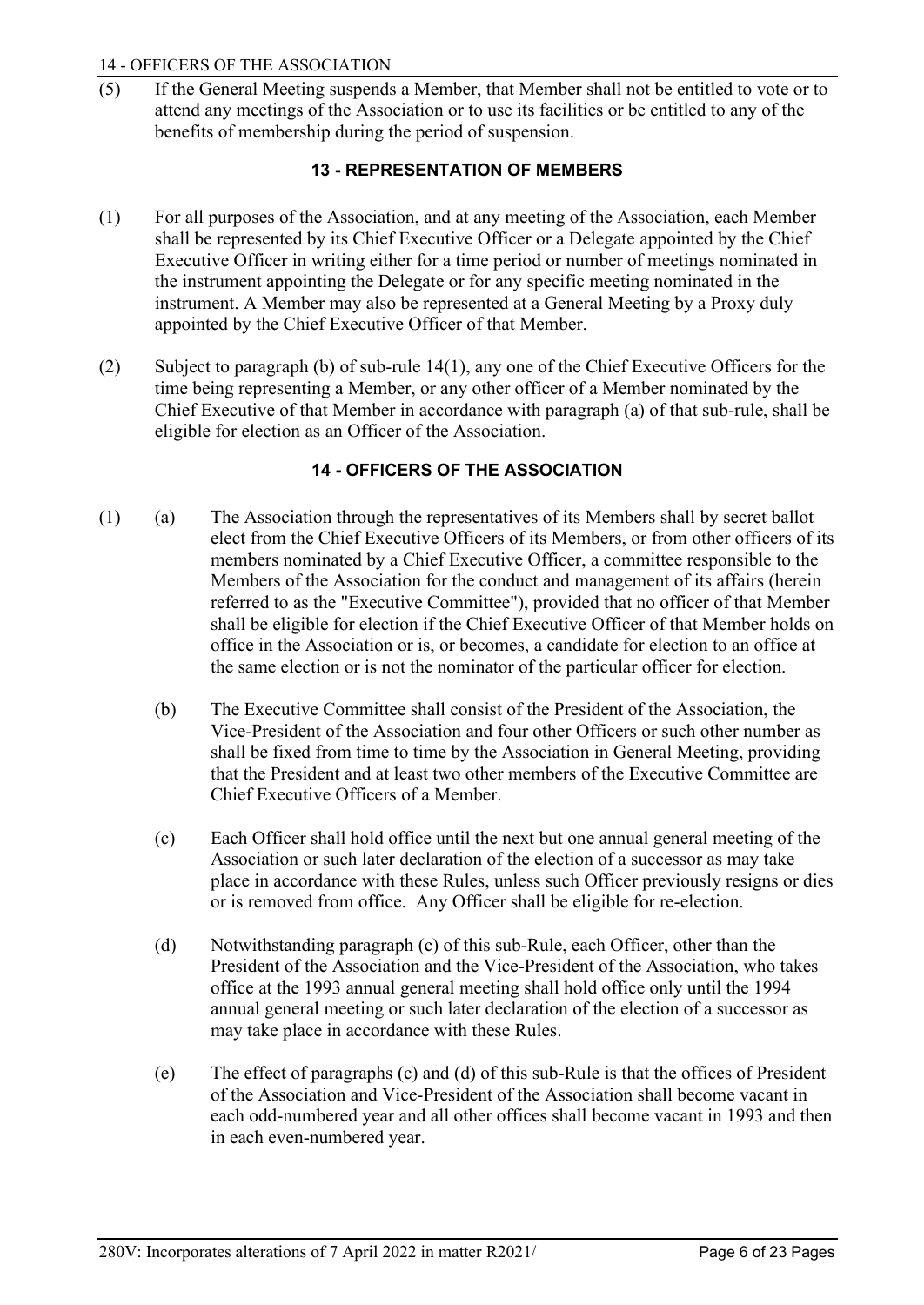#### 14 - OFFICERS OF THE ASSOCIATION

- (f) No person may hold more than one office at any one time.
- (2) Unless an exemption granted pursuant to the Act is in force, each election for an office shall:
	- (a) be arranged by the Registrar; and
	- (b) be conducted by the Australian Electoral Commission;

unless otherwise specified by the Act.

- (3) Where an election is conducted by the Australian Electoral Commission, the electoral official concerned shall conduct the election as if he was the returning officer appointed pursuant to paragraph 14(4)(a).
- (4) (a) Where he is not restricted by the Act and these Rules from doing so, the Executive Director shall appoint a returning officer who:
	- (i) may be a Chief Executive Officer of a Member of the Association;
	- (ii) shall not be the holder of any office in or an employee of the Association; and
	- (iii) shall not be a candidate at the election.
	- (b) (i) Notice that an election will be held shall be given to Members of the Association by the returning officer. Such notice shall specify:
		- The Office or Officers for which the election is to be held;
		- The class of person who may be nominated for election to the Office or Offices;
		- The class of person who may be enrolled to vote in the ballot;
		- The date on which the roll of voters for the ballot is to be closed, being the fifteenth (15th) day after the day upon which notice is given;
		- The date on which nominations for the election will open, being the eighth (8th) day after the day on which the roll of voters is to be closed;
		- The date on which nominations are to close, being a day not less than twenty-one (21) days prior to the date fixed for the opening of the ballot;
		- The date on which the ballot will open, being thirty-five (35) days prior to the date fixed for the Annual General Meeting;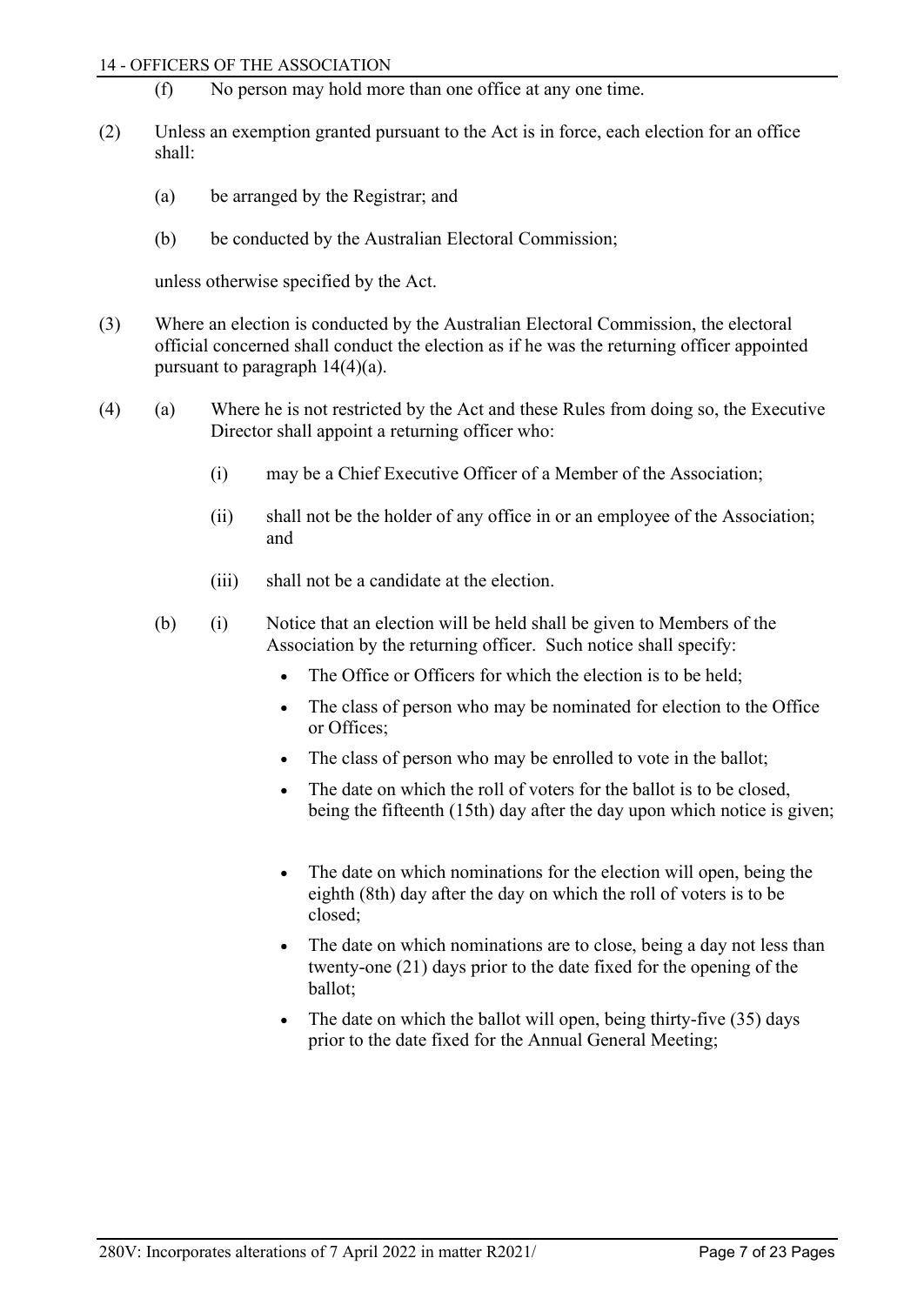- (ii) Notice shall be given in such manner as the Members in General Meeting shall from time to time prescribe, provided that it is consistent with the requirements of the Regulations made pursuant to the Act;
- (iii) Nothing in these Rules shall be taken to prevent the correction of errors in the roll of voters for a ballot after the day on which the roll is to be closed.
- (c) The notice given under paragraph 14(4)(b) shall call for nominations of candidates for election to be made in writing by Members and no nomination shall entitle a person to be a candidate for election unless:
	- (i) the nomination is signed by the Chief Executive Officer of the Member nominating the candidate and also bears a statement signed by the candidate accepting the nomination; and
	- (ii) the nomination is lodged with the returning officer on or before the date specified in the notice given under paragraph 14(4)(b) as the closing date for the lodging of nominations.
- (d) If the returning officer conducting an election finds a nomination to be defective the returning officer shall, before rejecting the nomination, notify the person concerned of the defect and, where it is practicable to do so, give the person the opportunity of remedying the defect within 10 days of being so notified; provided always that the defect is capable of being remedied at least 7 days prior to the opening of the ballot.
- (e) If not more than one nomination for any office is lodged by the closing date for the lodging of nominations the returning officer shall, pursuant to the Act, declare that the candidate has been elected to the office unopposed.
- (f) If more than one nomination is lodged by the closing date for lodging of nominations an election by secret postal ballot of all Members shall be held.
- (g) Such election shall be conducted as follows:
	- (i) Notice that an election shall be held and of the closing date and time for voting shall be given by ordinary prepaid post to all Members at least fourteen (14) days before the closing date for voting.
	- (ii) With such notice the returning officer shall forward a prepaid envelope addressed to the returning officer at an address arranged by him for the return of completed ballot papers together with a declaration envelope, each in the form and of the size described by the Regulations made pursuant to the Act and a ballot paper, initialled by him which shall set out:-
		- (a) The number of Officers to be elected;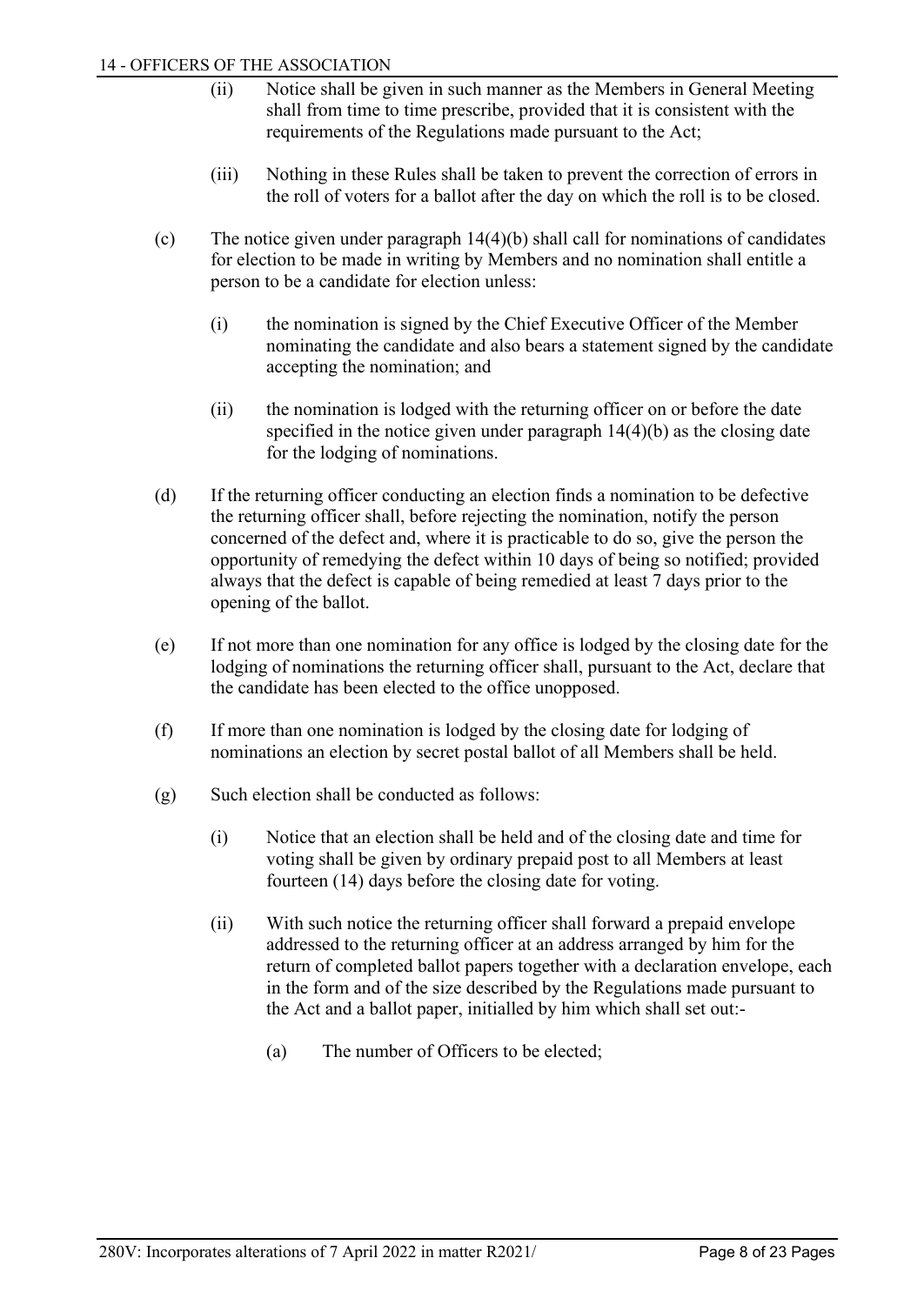- (b) The names of all candidates for election in alphabetical order;
- (c) Instructions that voting is to be conducted by striking out the name of each candidate for whom the Member does not desire to vote;
- (d) The closing date and time for the receipt of votes and instructions that in order to complete a valid vote the ballot paper shall be completed and sealed in the declaration envelope, the declaration on that envelope completed and that envelope returned to the returning officer in the sealed prepaid envelope on or before the closing time and date fixed for voting;
- (h) No member shall mark a ballot paper in such a manner as to disclose the Member's identity;
- (i) Prepaid envelopes containing declaration envelopes and ballot papers shall be returned to the returning officer by post on or before the closing time of date fixed for voting;
- (j) The non-receipt of a ballot paper by a Member entitled to vote, or the return of a ballot paper improperly filled in or not enclosed and sealed in either or both of the envelopes required by this Rule or in a declaration envelope with the declaration incomplete shall not invalidate the ballot. No voters shall mark a ballot paper so as to vote for a greater or lesser number of candidates than the number directed on the ballot paper. Any ballot paper marked contrary to this provision shall be invalid and the votes cast thereon shall be informal.
- (k) After the closing date the returning officer shall collect the prepaid envelopes and shall remove the declaration envelopes and the returning officer shall thereafter open same and remove the ballot papers and count the votes indicated upon those properly marked.

Provided that the returning officer shall not count a vote unless the ballot paper on which it is recorded is returned in a declaration envelope and the declaration upon that envelope has been properly completed and that envelope is in a prepaid envelope and each such envelope is in the form and of the size prescribed by the Regulations.

- (l) Subject to these Rules, the candidate for an office who receives the greatest number of votes shall be declared elected.
- (m) If any two or more candidates for an office receive an equal number of votes, being more votes than those received by each other candidate for that office, the returning officer shall decide which of them is elected by lot and thereupon shall declare such candidate to have been elected.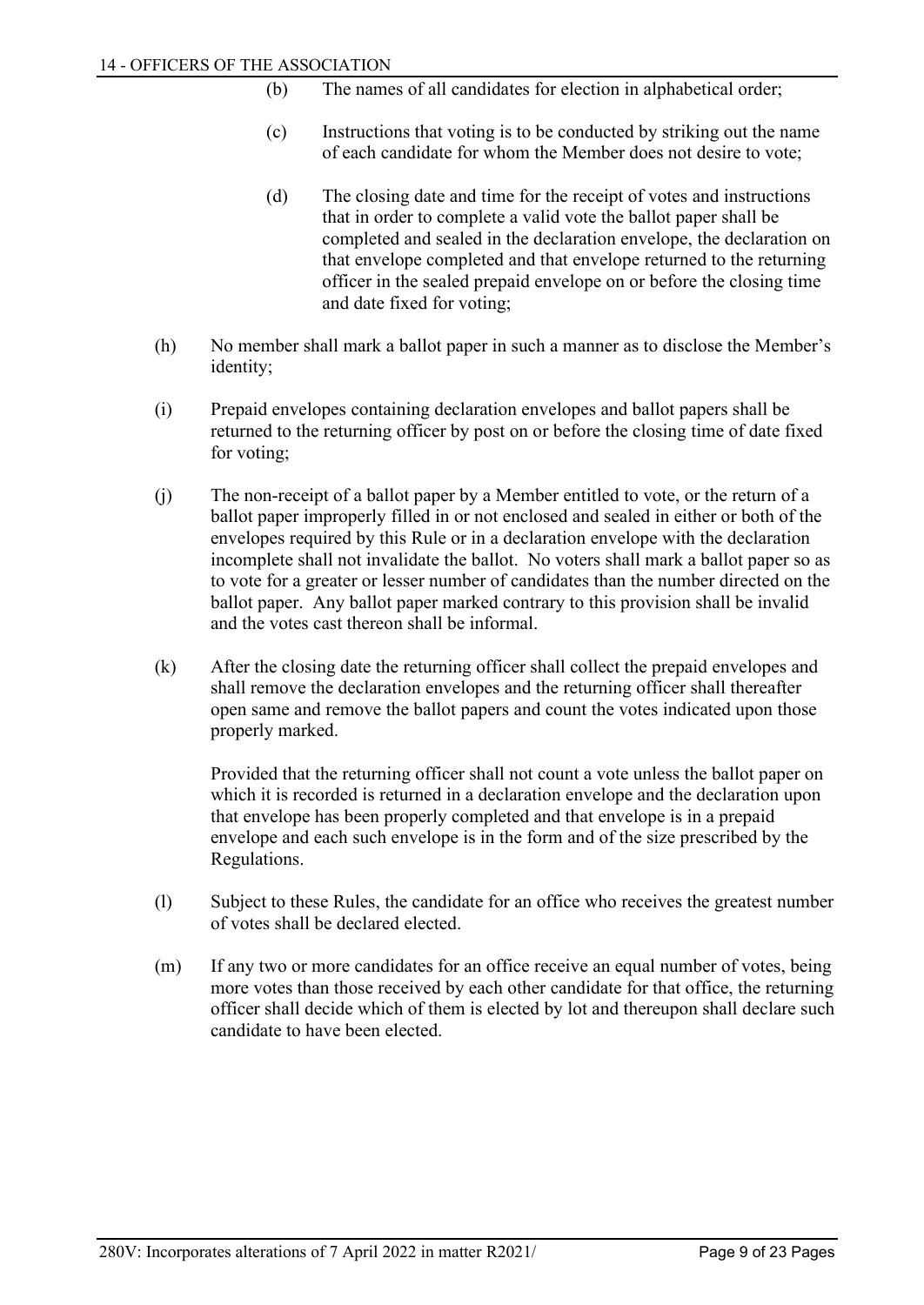## 14 - OFFICERS OF THE ASSOCIATION

- (n) If a candidate receives the greatest number of votes for more than one office, that candidate shall be deemed to have been elected to the more senior office (which shall be determined in the order President, Vice-President and Executive Committee Member) and the less senior office shall not be filled by that candidate but by the candidate who received the next greatest number of votes for that less senior office. If there is no candidate who would have been so elected then the returning officer shall by notice in writing to the Members call for nominations for that office within 7 days of the declaration of the poll and a further election shall be held for that office so far as practicable in accordance with this paragraph.
- (o) The returning officer shall rank the candidates for the positions of Members of the Executive Committee in accordance with the number of votes received by them in descending numerical order and, subject to these Rules, the first four candidates in the list when so ranked shall be declared elected.
- (p) Every person concerned in the ballot shall ensure as far as practicable that no irregularity occurs in the election.
- (5) (a) If a casual vacancy arises during the first 8 months of a term of office, the vacancy shall be filled by election in accordance with the procedure outlined in sub-Rule 14(4), applied mutatis mutandis.
	- (b) Notice of an election to fill a casual vacancy shall be given within 28 days of the vacancy arising, and the successful candidate shall assume office upon the declaration of the result of the election.
	- (c) Notwithstanding paragraphs (a) and (b) of this sub-Rule, the Executive Committee shall be entitled to fill a casual vacancy on an interim basis by making an appointment from the representatives of the Members. In such case, the interim appointment shall cease upon the elected candidate assuming office in accordance with paragraph (b) of this sub-Rule.
	- (d) If a casual vacancy arises after the first 8 months of a term of office, the vacancy shall be filled by the Executive Committee by appointment from the representatives of the Members.
	- (e) Any person elected or appointed to fill a casual vacancy in accordance with paragraphs (a) or (d) of this sub-Rule shall retain office only for so long as the vacating person would have continued in office if no vacancy had occurred.
- (6) A person shall not be eligible to hold or continue to hold office if such person:
	- (a) becomes bankrupt or insolvent or makes any arrangement with creditors generally;
	- (b) becomes of unsound mind or a person whose estate is liable to be dealt with under any Statute; or
	- (c) is deemed to be ineligible by virtue of these Rules.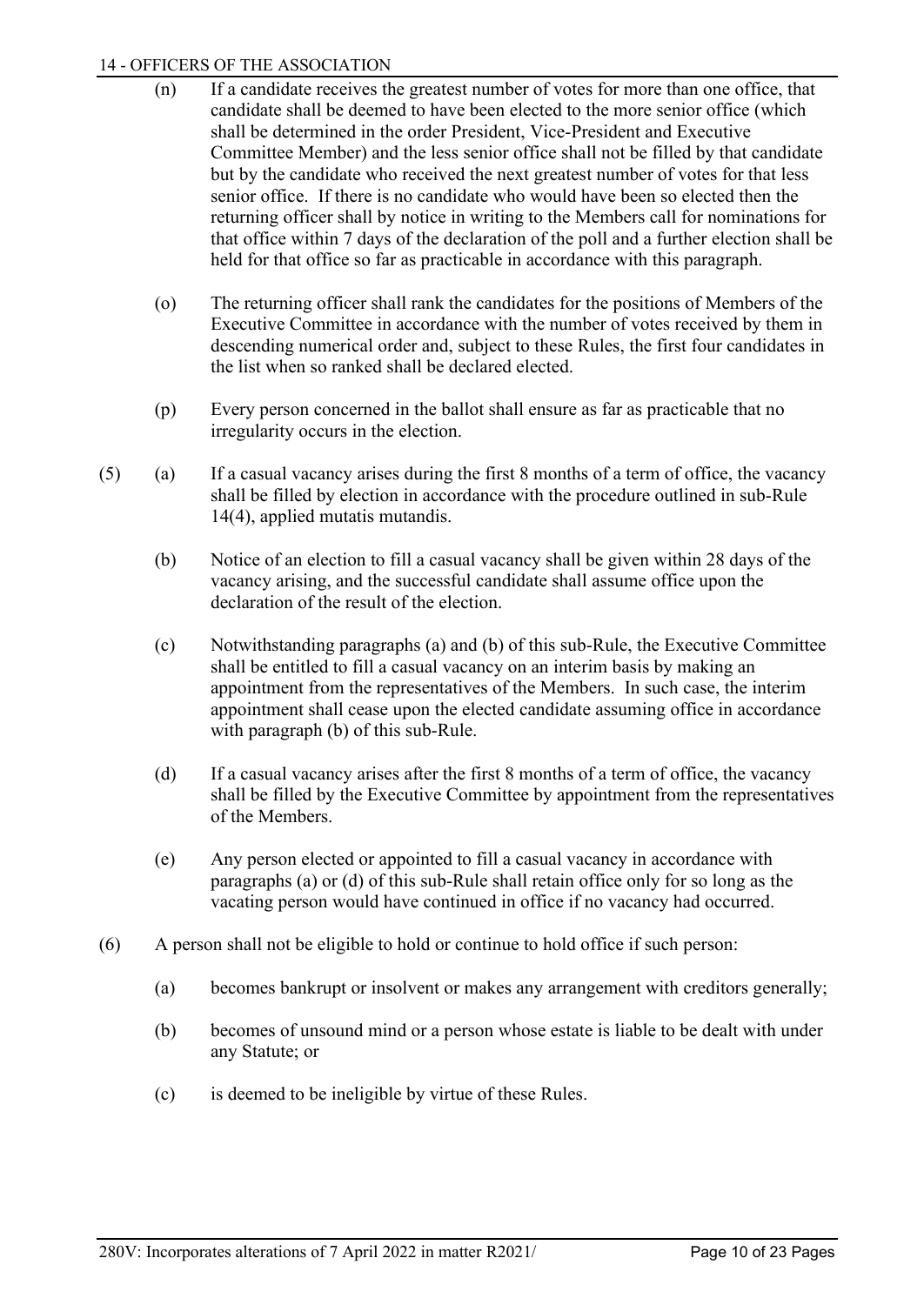#### 16 - SCRUTINEERS

(7) Subject to paragraph  $17(1)(a)$ , the right of a person so elected to remain a member of the Executive Committee shall be deemed to be terminated and a casual vacancy created if such person dies or resigns office for any reason or is removed from office in accordance with Rule 17.

## **15 - AMALGAMATION TRANSITIONAL RULE**

<span id="page-12-0"></span>(1) For the purposes of this Rule:

"the Amalgamation" means the amalgamation of the Australian Universities Industrial Association (AUIA) and the Australian Advanced Education Industrial Association (AAEIA), effected pursuant to the Act.

"the pre-existing organisations" means the AUIA and the AAEIA.

(2) Upon the Amalgamation, and in accordance with section 252 of the Act, the Officers of the Association shall be as follows:

President: the Chairman of the AUIA immediately before the Amalgamation took effect;

Vice-President: a nominee of the AAEIA Executive Committee;

Other Officers: two nominees of the AUIA Executive Committee and two nominees of the AAEIA Executive Committee;

provided that each such nominee shall have held an office in either of the pre-existing organisations immediately before the Amalgamation took effect and shall have accepted such nomination.

- (3) Each Officer shall hold such office until the next annual general meeting of the Association or such later declaration of the election of a successor as may take place in accordance with these Rules, unless such Officer previously resigns or is removed from office. Any such Officer shall be eligible for re-election.
- (4) No person shall hold more than one office.
- <span id="page-12-1"></span>(5) Notwithstanding any other provision in these Rules, the first meeting of the Executive Committee, as constituted pursuant to this Rule, shall take place as soon as practicable after the Amalgamation.

## **16 - SCRUTINEERS**

(1) (a) Each candidate for office at any election, and each person for whose removal from office a secret ballot has been required under the provisions of Rule 17 shall have the right, but is not required, to appoint a scrutineer being a Chief Executive Officer or Delegate appointed pursuant to Rule 13, to represent at the ballot the candidate or person by whom the scrutineer is appointed (hereinafter referred to as "the person represented").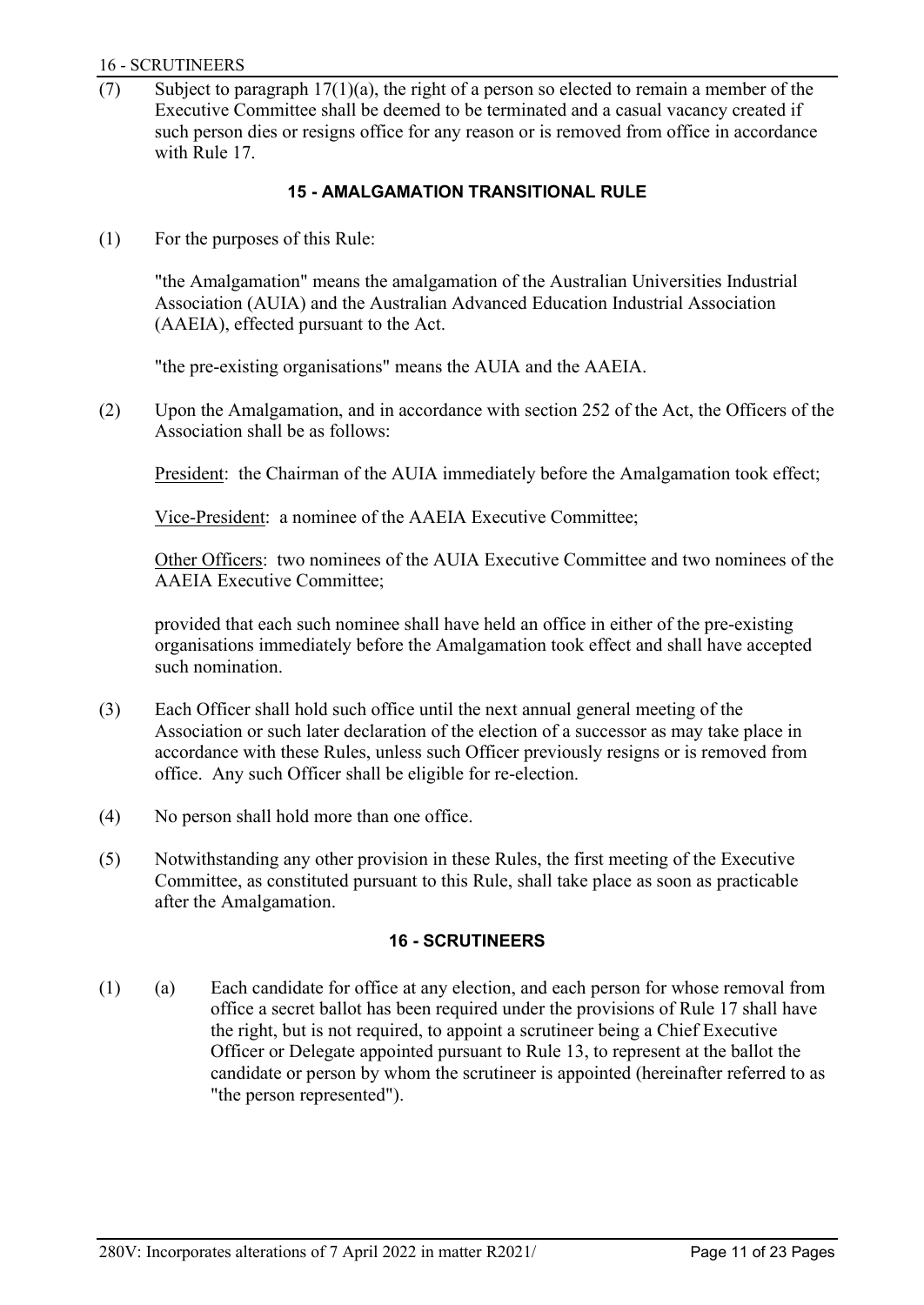#### 17 - REMOVAL OF OFFICERS

- (b) A candidate or person who appoints a scrutineer shall give notice of the appointment of the scrutineer by letter or by telegram addressed to the returning officer.
- (2) The duties of scrutineers shall be:
	- (a) to be present with the returning officer when the ballot papers are being forwarded and to watch the interests of the person represented; and
	- (b) to be present with the returning officer when the ballot papers are opened and to watch the interests of the person represented.
- (3) Scrutineers shall have the right:
	- (a) to object to the forwarding of any ballot paper and any such objection shall be made to the returning officer, whose decision shall, subject to the provisions of the Act, be final;
	- (b) to examine any ballot paper or any envelope in which a ballot paper was returned to the returning officer after it has been opened; and
	- (c) to object to the inclusion of any vote in the count and any such objection shall be made to the returning officer, whose decision shall, subject to the provisions of the Act, be final.
- (4) Notwithstanding anything contained in sub-Rules 16(2) or (3), a scrutineer:
	- (a) shall conform with the times fixed by the returning officer for doing any act connected with the ballot;
	- (b) shall not be entitled to remove, mark, alter or deface any ballot paper or other documents used in the ballot;
	- (c) shall not interfere with or attempt to influence any voter when such voter is casting a vote; and
	- (d) shall not communicate with any person about the ballot except in so far as is necessary for the discharge of the function as scrutineer.

## **17 - REMOVAL OF OFFICERS**

- <span id="page-13-0"></span>(1) An Officer of the Association shall vacate office:
	- (a) on ceasing to be the Chief Executive Officer or other officer of a Member. Provided that an Officer shall continue to hold office notwithstanding that the Officer ceases to be the Chief Executive Office or other officer of one Member and thereupon becomes the Chief Executive Officer of another Member;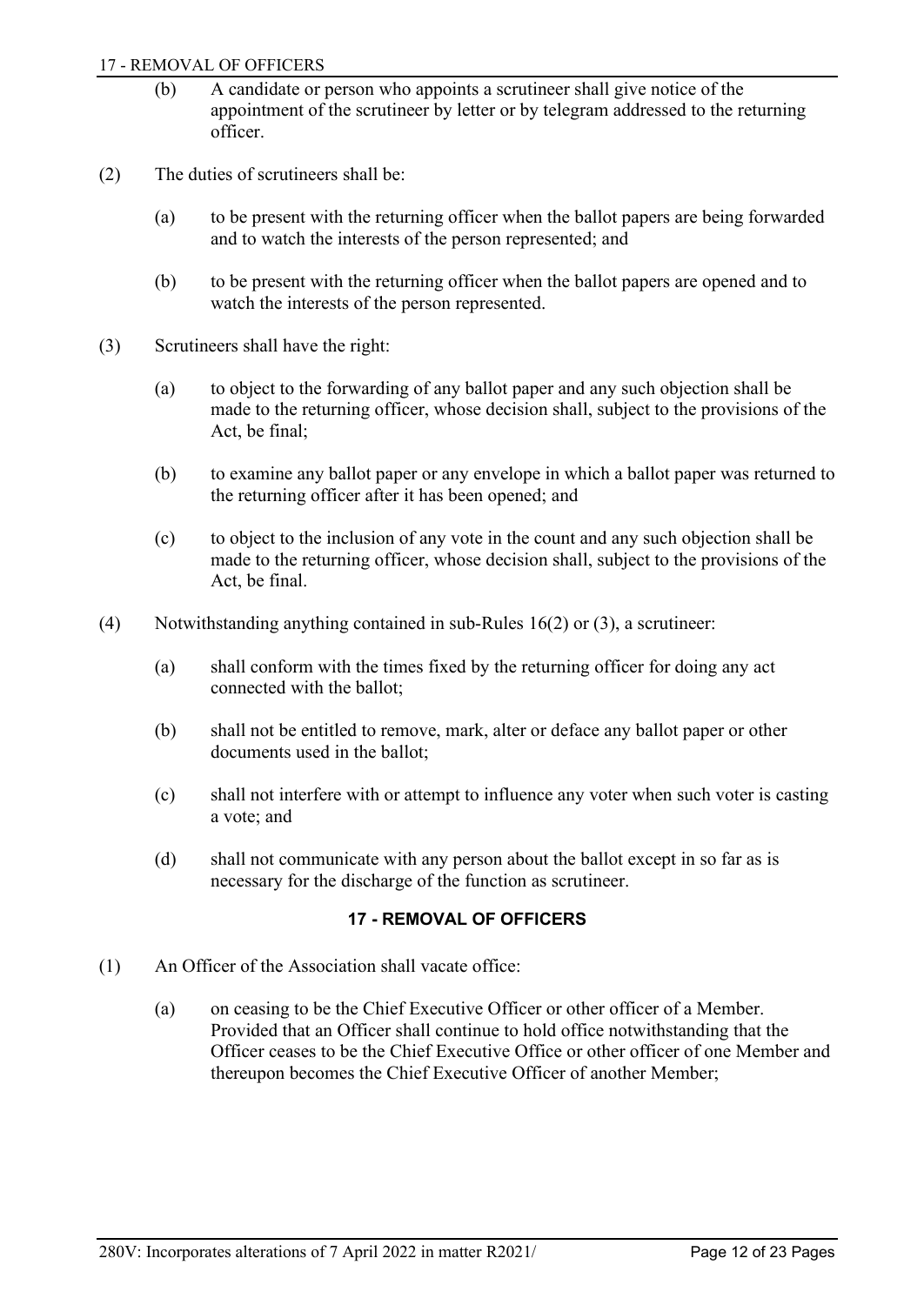- (b) on retirement from office;
- $(c)$  if:
	- (i) in the opinion of not less than 66-2/3% of the Members present at a General Meeting, the Officer, or the Member of which he is Chief Executive Officer, is guilty of misappropriation of the funds of the Association or a substantial breach of the Rules of the Association or of gross misbehaviour or gross neglect of duty; and
	- (ii) such opinion has not been determined until after such person has been afforded a reasonable opportunity of being heard in defence of the charge referred to in sub-Rule 17(2);
- (d) if the Officer has ceased according to these Rules to be eligible to hold the office.
- (2) A General Meeting for the purposes of paragraph  $17(1)(c)$  shall only be called after the President of the Association has received a requisition in writing signed by the Chief Executive Officers of two Members of the Association charging the person with conduct of the type specified in paragraph  $17(1)(c)$ .

# **18 - POWERS OF THE EXECUTIVE COMMITTEE**

<span id="page-14-0"></span>The Executive Committee shall be subject to the control of the Association in General Meeting, and shall, in accordance with the policies and directions imposed by the Association from time to time in General Meeting, exercise all such powers of the Association as are not by the Act or by these Rules required to be exercised by the Association in General Meeting, and without limiting or restricting the preceding general powers, the Executive Committee -

- (a) shall have the conduct and management of the affairs of the Association;
- (b) shall have the control of all the property of the Association, and may direct in what manner any moneys not immediately required for the ordinary purposes of the Association may be invested; and
- <span id="page-14-1"></span>(c) may do all such other things authorised by the Association in General Meeting as are incidental or conducive to the carrying out of the objects of the Association.

# **19 - PROCEEDINGS OF EXECUTIVE COMMITTEE**

- (1) The Executive Committee may meet for business adjourn and otherwise regulate its meetings as it thinks fit.
- (2) Meetings of the Executive Committee shall be chaired by the President, or in the President's absence the Vice-President, or in the absence of both of them by a member of the Executive Committee elected by the members of the Executive Committee present at the meeting.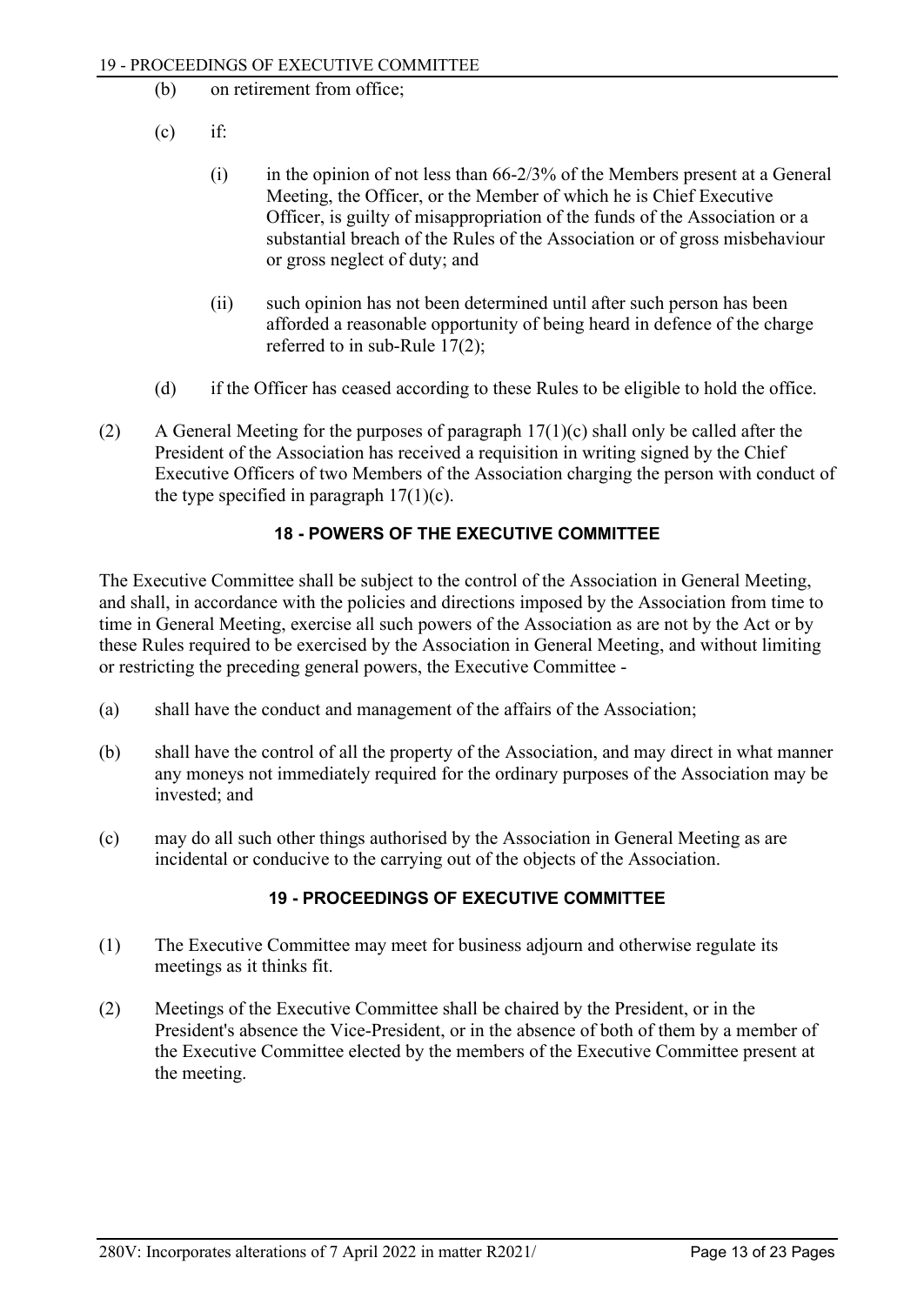## 20 - ANNUAL GENERAL MEETING

- (3) Members of the Executive Committee may only be represented at a meeting of the Executive Committee in person, and not by Delegate or proxy.
- (4) (a) A motion at any Executive Committee meeting, other than a motion to refer any question to the Members in General Meeting, shall be passed if a simple majority of the members of the Executive Committee present vote in its favour; provided that where there is an equality of votes and the chairman of the meeting does not exercise a second or casting vote pursuant to sub-Rule 19(5) a member of the Executive Committee may request that such motion be referred to the next practicable meeting of the Association and the Executive Director shall thereupon place the motion on the agenda for such meeting.
	- (b) A motion to refer any question to the Members in General Meeting shall be passed if not less than 50% of the members of the Executive Committee present vote in favour of the motion.
- (5) Each member of the Executive Committee shall have one vote. In the case of an equality of votes the chairman of the meeting may exercise a second or casting vote.
- (6) The Executive Director on the instructions of the President or at the request of any member of the Executive Committee shall summon a meeting of the Executive Committee.
- (7) At least forty-eight hours notice of each Executive Committee meeting shall be given to each member thereof provided that in an emergency the President may cause such a meeting to be convened upon such shorter notice as the President may think fit.
- (8) The quorum for a meeting of the Executive Committee shall be four or such greater number as is fixed by the Executive Committee.
- (9) Subject to the provisions of the Act, all acts done by the Executive Committee shall, notwithstanding that it be afterwards discovered that there was some defect in the election or appointment of any of its members, or that they or any of them were disqualified, be as valid as if every such member had been duly elected or appointed and was qualified to be a member of the Executive Committee.
- (10) Notwithstanding anything contained in these Rules, attendance at meetings of the Executive Committee is not restricted to assemblage of members at one location. Attendance may be by means of telephone or video or like facilities where assemblage of members at one location is not practicable, and each person must be heard by each other person present.

# **20 - ANNUAL GENERAL MEETING**

<span id="page-15-0"></span>(1) The annual general meeting shall be held upon a date determined by the Executive Committee once in every calendar year at such time as is not more than fifteen months after the holding of the last preceding annual general meeting.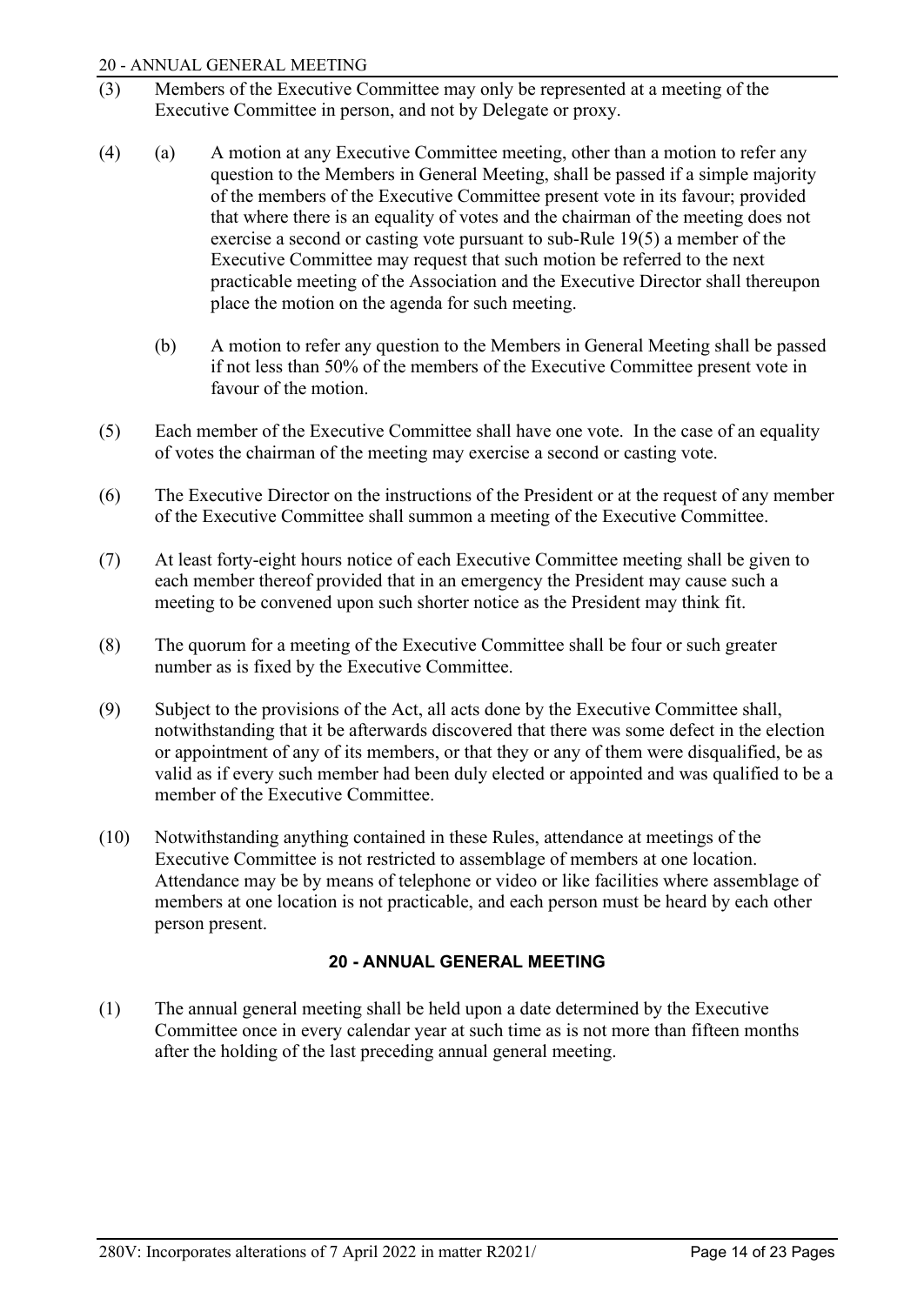## 21 - EXTRAORDINARY GENERAL MEETINGS

- (2) At least fourteen days notice of every annual general meeting shall be given to Members by the Executive Director. A notice of annual general meeting shall specify the place day and hour of the meeting. The non-receipt of such notice by any Member shall not invalidate the proceedings at any annual general meeting.
- (3) The business of an annual general meeting shall be:
	- (a) to receive and consider the Annual Accounts and Balance Sheet for the preceding financial year;
	- (b) to receive and consider the reports of the Executive Committee and the Auditors;
	- (c) to receive the result of the election of the President and the Vice-President and the other Officers of the Association for the ensuing year;
	- (d) to appoint auditors and fix their remuneration; and
	- (e) to transact any other business which under these Rules or the Act ought to be transacted at an annual general meeting.

## **21 - EXTRAORDINARY GENERAL MEETINGS**

- <span id="page-16-0"></span>(1) Any General Meeting other than the annual general meeting shall be called an extraordinary general meeting.
- (2) An extraordinary general meeting of the Association shall be convened by the Executive Director:
	- (a) as required by these Rules;
	- (b) pursuant to resolution of the Executive Committee;
	- (c) at the request of the President of the Association; or
	- (d) upon requisition by eight Members of the Association entitled to vote.
- (3) (a) Every requisition made pursuant to paragraph  $21(2)(d)$  shall be made in writing and express the object of the meeting proposed to be called and shall be left at the office of the Association or forwarded there by certified mail.
	- (b) Upon receipt of such requisition the Executive Director shall forthwith proceed to convene a General Meeting. If the Executive Director does not proceed to convene the same within twenty-one days from the date of the requisition the requisitionists or any other Members amounting to the required number may convene an extraordinary general meeting.
	- (c) Subject to Rule 12, no less than forty-eight hours' notice specifying the place, the day and the hour of the meeting, and in case of special business the general nature of such business, shall be given to the Members, but the non-receipt of such notice by any Member shall not invalidate the proceedings at any such General Meeting.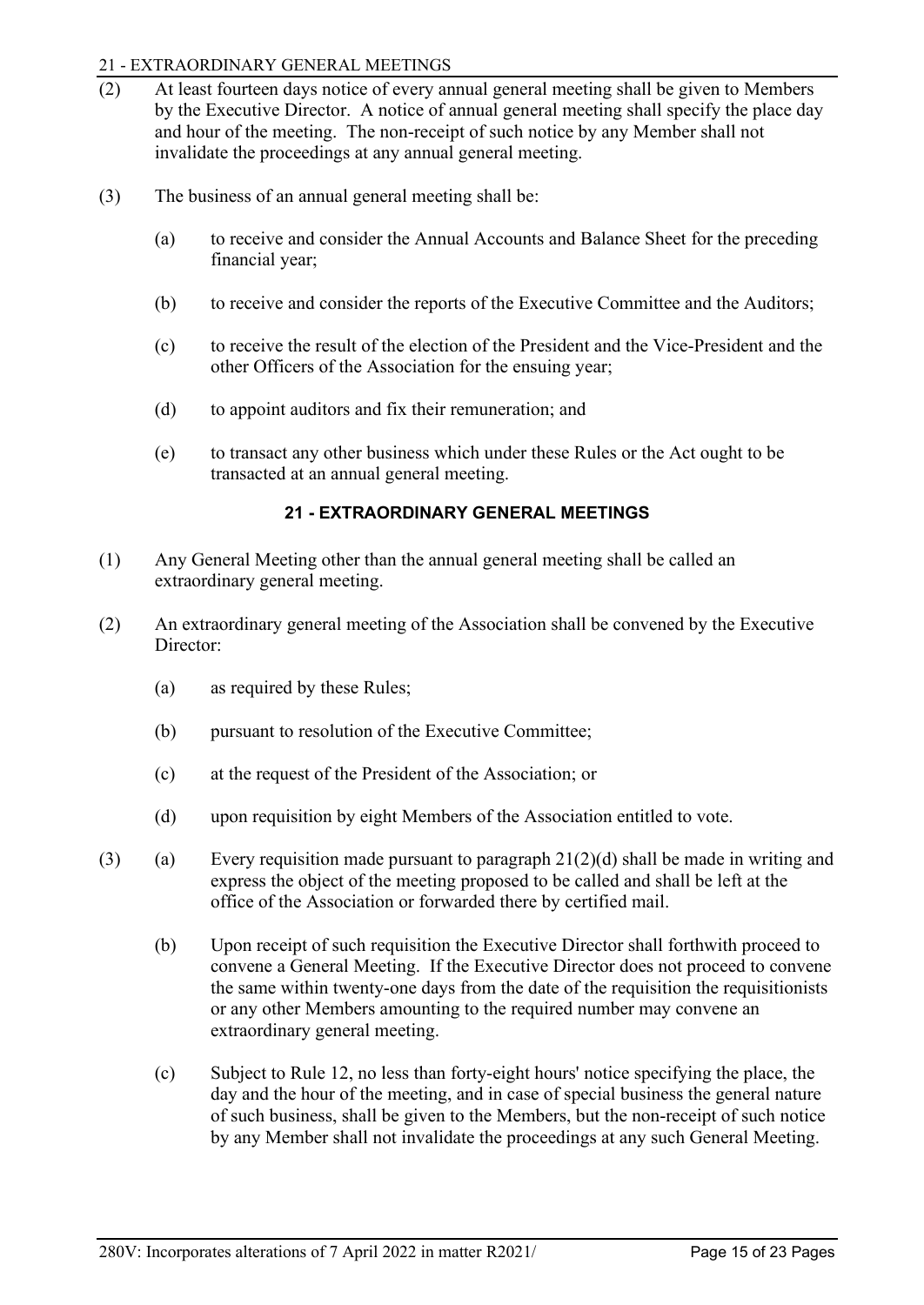# **22 - PROCEEDINGS AT GENERAL MEETINGS**

- <span id="page-17-0"></span>(1) (a) No business shall be transacted at any General Meeting unless a quorum of Members is present at the time when the meeting proceeds to business.
	- (b) One-half of the Members entitled to vote, and present by their respective Chief Executive Officer or his duly appointed Delegate or Proxy, shall be a quorum for all purposes.
- (2) If within thirty minutes from the time appointed for the meeting a quorum is not present the meeting if convened upon the requisition of Members shall be dissolved. In any other case it shall stand adjourned to the same day in the next week at the same time and place, and if at such adjourned meeting a quorum is not present it shall be adjourned sine die.
- (3) The President, or if the President is absent the Vice-President shall preside as chairman at every meeting of the Association. In the absence of both the President and the Vice-President the Members present shall choose one of their number to be chairman of the meeting.
- (4) The chairman of the meeting may with the consent of any meeting and shall if so directed by the meeting adjourn the meeting from time to time and place to place.
- (5) Save as otherwise expressly required by these Rules, a resolution put to the vote of any meeting shall be decided by a majority of votes on a show of hands and such decision shall be binding on all Members.
- (6) (a) On any resolution a Financial Member shall have one vote. In the case of an equality of votes the chairman of the meeting shall not have a second or casting vote and the motion shall be deemed to have been lost.
	- (b) No objection shall be raised to the qualification of any voter except at the meeting at which the vote objected to is given. Any such objection shall be referred to the chairman of the meeting whose decision shall be final and conclusive.

# **23 - FINANCE**

<span id="page-17-1"></span>(1) (a) The Association may raise funds by means of subscriptions, calls, levies or other charges.

> Any subscription, call, levy or charge shall become due and payable in full from the time of the passing of the resolution which fixes the amount of the subscription, call, levy or charge, as the case may be. Provided that nothing in this Rule shall render ineffective a determination by the Executive Committee or a resolution of the membership in General Meeting permitting or requiring the payment by instalments of any subscriptions, calls, levies or charges which become due and payable in accordance with this Rule.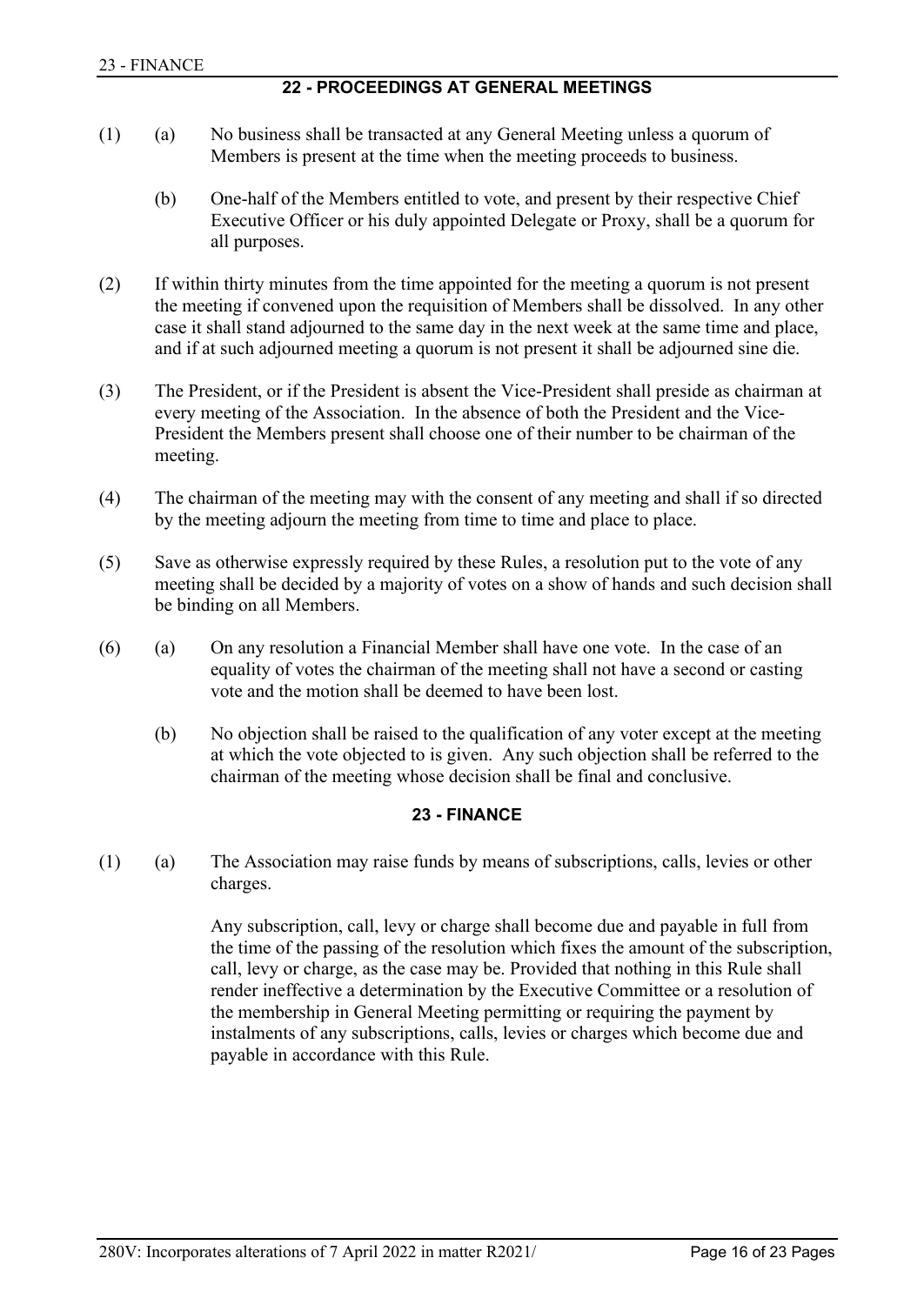## 23 - FINANCE

- (b) No funds shall be expended by the Association otherwise than in accordance with the directions of the Members of the Association.
- (2) (a) The Association shall comply with the requirements of the Act in respect of the keeping and auditing of its accounts and in particular, shall cause proper books of account to be kept with respect to:
	- (i) all sums of money received and expended by the Association and the matters in respect of which the receipt and expenditure takes place; and
	- (ii) the assets and liabilities of the Association.
	- (b) The books of account shall be kept at such place at its office as the Association may determine and shall always be open to the inspection of Members.
- (3) The Association shall at the annual general meeting in accordance with the Act and the Regulations made thereunder appoint auditors.
- (4) (a) A Statement of Accounts and Balance Sheet for each year ending 31st December shall be audited and submitted to the Association as soon as practicable but no later than 31st March in the next calendar year.
	- (b) The accounts of the Association shall be audited at least once yearly.
- (5) A loan, grant or donation of an amount exceeding \$1,000.00 shall not be made by the Association unless the Executive Committee:
	- (a) has satisfied itself
		- (i) that the making of the loan, grant or donation would be in accordance with the other Rules of the Association; and
		- (ii) in the case of a loan that, in the circumstances, the security proposed to be given for the repayment of the loan is adequate and the proposed arrangements for the repayment of the loan are satisfactory; and
	- (b) has approved the making of the loan, grant or donation.
	- (c) paragraphs (a) and (b) of this sub-Rule do not apply to payments made by the Association by way of provision for, or reimbursement of, out-of-pocket expenses incurred by persons for the benefit of the Association.
- (6) The assets and income of the Association shall be applied solely in furtherance of its objects and no portion shall be distributed directly or indirectly to its Members, except as bona fide compensation for services rendered or expenses incurred on behalf of the Association.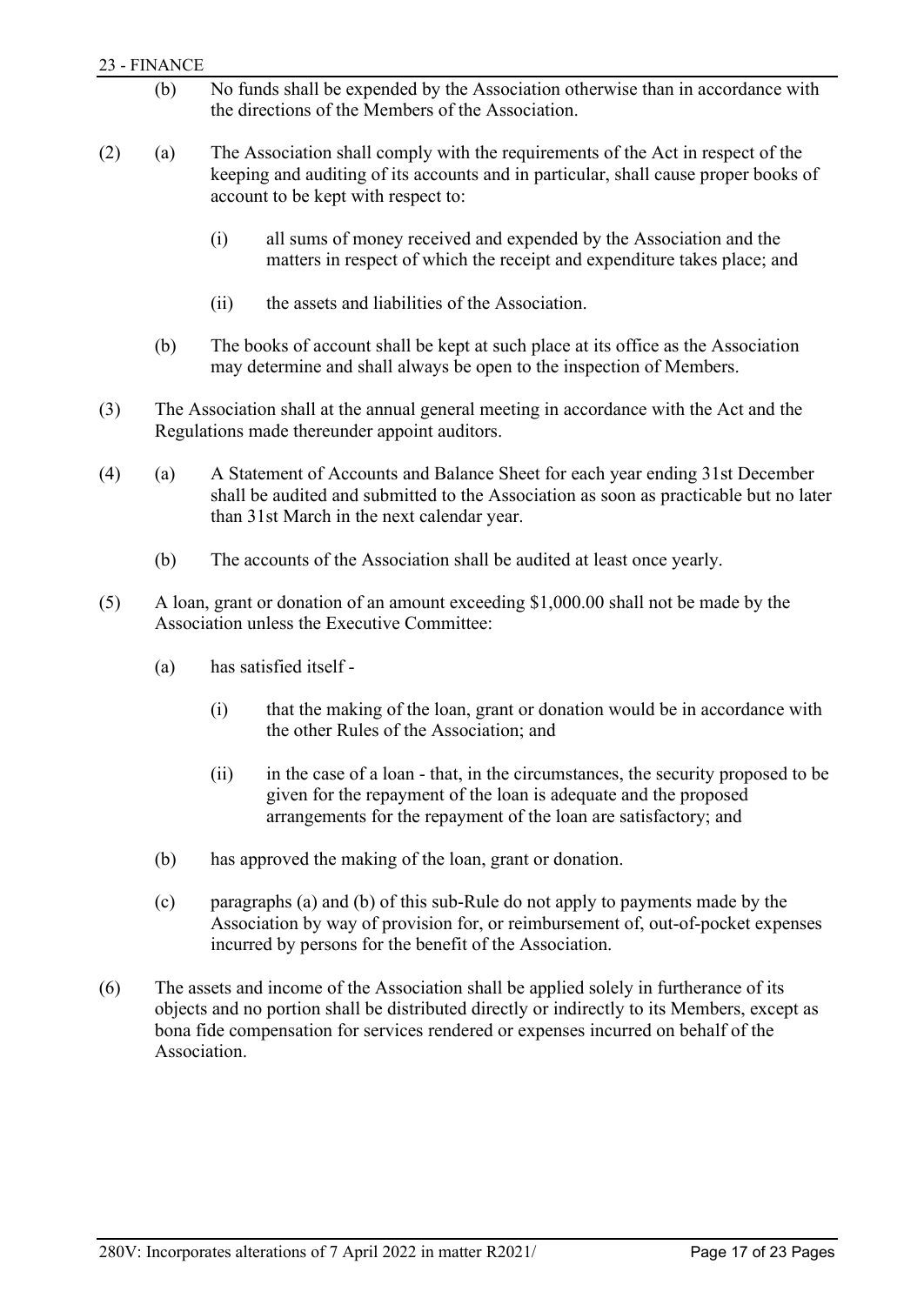# <span id="page-19-0"></span>25 - REPRESENTATION OF THE ASSOCIATION

# **24 - INDUSTRIAL QUESTIONS, MATTERS AND DISPUTES**

Subject to the Act, and without affecting the generality of its powers under these Rules or the Act as amended from time to time or under any Statute or by-law or from any other source whatsoever, the Executive Committee shall have power, provided that the Association has not decided or resolved to the contrary, to authorise the representatives of the Association, in the name of and on behalf of the Association:

- (a) to make demands concerning industrial matters or questions or serve claims on any organization, trade union, association of employees, or other body or any employee, official or person whatsoever;
- (b) to carry on negotiations and effect compromises or settlements and enter into industrial agreements with any such organization, trade union, association of employees, body, employee, official or person and, if appropriate, to apply for certification or other approval of such agreement pursuant to any relevant Act of the Commonwealth or of any State or Territory;
- (c) to notify refer or submit any industrial matter, dispute or question or question of law to any tribunal or authority whatsoever for hearing determination or decision;
- (d) wherever in its opinion any employee, official, person, organization, trade union, association of employees or other body is or is threatening or is likely to commit a breach or contravention of any Award to which the Members of the Association or any of them are a party or of any Act pursuant to which such Award is made or of any Act whatsoever applicable to the Members, to take any action in any tribunal or authority whatsoever, including but without limitation the Australian Industrial Relations Commission, the Federal Court of Australia and the High Court of Australia; and
- <span id="page-19-1"></span>(e) to take all necessary steps to enforce any determination or decision given or any fine or penalty imposed by any tribunal or authority referred to in this Rule.

# **25 - REPRESENTATION OF THE ASSOCIATION**

- (1) The Association may appoint industrial officers or other agents or representatives as it sees fit who shall, subject to the Rules and at the direction of the Executive Committee, represent the Association in relation to industrial matters, disputes and questions either generally or in respect of any specific matter, dispute or question.
- (2) The industrial Officers agents or representatives may be appointed from Officers or employees of the Association or of one of its Members or from persons outside the Association.
- (3) Any of the industrial officers, the Executive Director or the President or Vice-President shall have authority to take out make or sign any document or take any step on behalf of the Association and to act on its behalf generally for the purpose of carrying out any decision of the Executive Committee and/or the Association in General Meeting.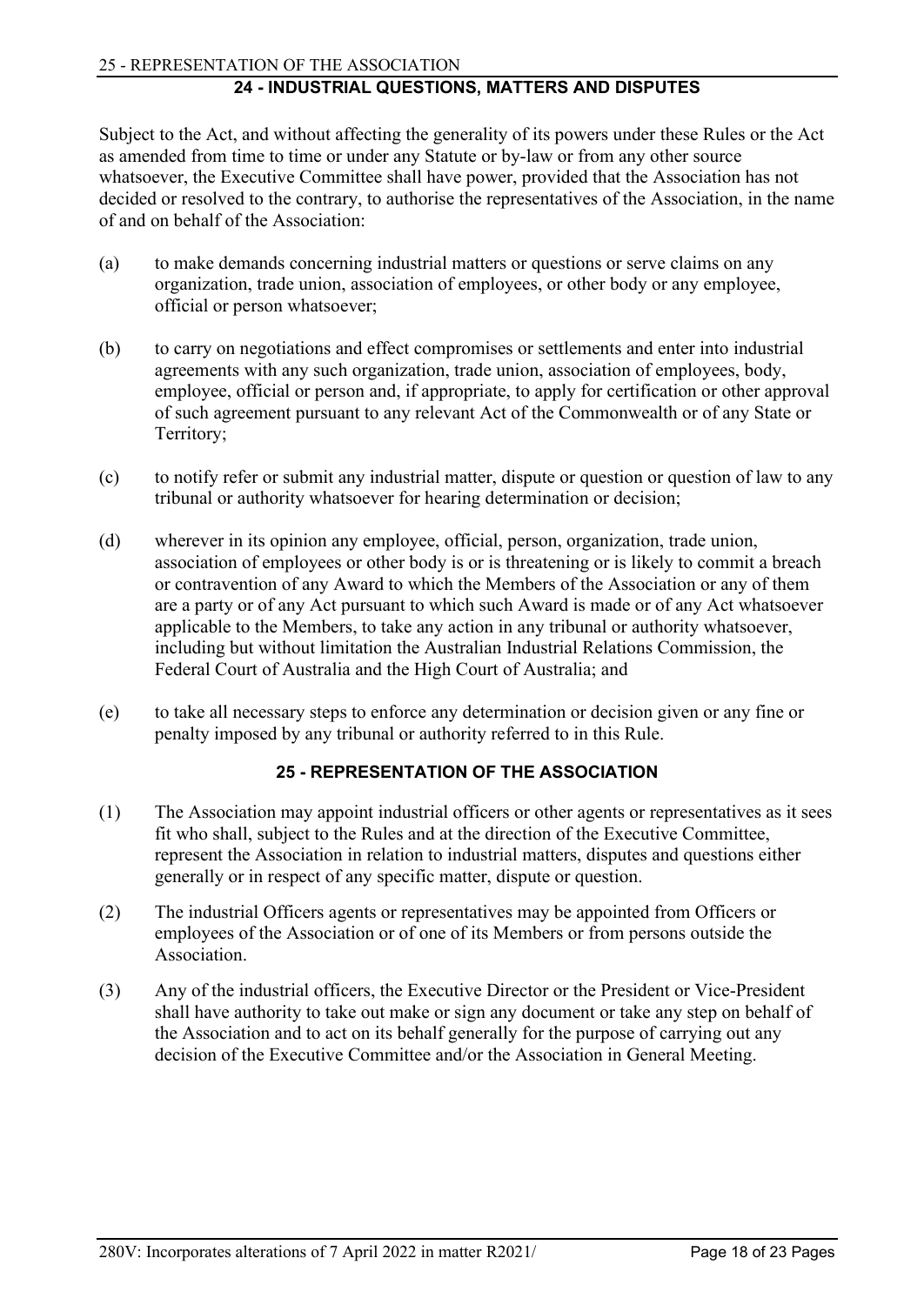26A - OFFICER AND RELATED PARTY DISCLOSURES, FINANCIAL TRAINING AND EXPENDITURE POLICIES

## <span id="page-20-0"></span>**26 - INDUSTRIAL AGREEMENTS AND OTHER TRANSACTIONS AND EXECUTION OF DOCUMENTS**

No industrial or other agreement or contract of any kind whatsoever alleged to have been made with the Association shall be binding upon the Association unless it has been previously authorised or is subsequently ratified by the Association, provided that nothing in this Rule shall derogate from the powers of the Executive Committee set out in Rule 18 and in Rule 27.

## <span id="page-20-1"></span>**26A - OFFICER AND RELATED PARTY DISCLOSURES, FINANCIAL TRAINING AND EXPENDITURE POLICIES**

## **(1) Disclosure of remuneration paid to Officers**

- (a) Each Officer is required to disclose to the Executive Director any remuneration paid to the Officer either (i) because the Officer is a member of a Board (but only if they are on the Board because they are an Officer of the Association or were nominated for the role by the Association or a peak council), or (ii) by a related party of the Association in connection with the performance of their duties as an Officer. Such disclosure is to be made in writing as soon as practicable after the remuneration is paid to the Officer, but does not need to include payments that constitute reimbursement for expenses reasonably incurred by the Officer in the performance of their duties as an Officer.
- (b) The Executive Director shall ensure that all relevant remuneration of each Officer received during each financial year is calculated and that, for each Officer, these actual amounts and the form of any relevant non-cash benefits received during that period are disclosed by the Association to Members within six months of the end of that financial year. Such disclosure shall be made in writing addressed to the Chief Executive Officer of each Member.

## **(2) Disclosure of material personal interests of Officers**

- (a) Each Officer is required to disclose to the Executive Director any material personal interests in a matter that relates to the affairs of the Association that the Officer has or acquires or a relative of the Officer has or acquires. Such disclosure is to be made in writing as soon as practicable after the interest is acquired.
- (b) The Executive Director shall ensure that all information in relation to material personal interests that is disclosed by Officers during each financial year is disclosed by the Association to Members within six months of the end of that financial year. Such disclosure shall be made in writing addressed to the Chief Executive Officer of each Member.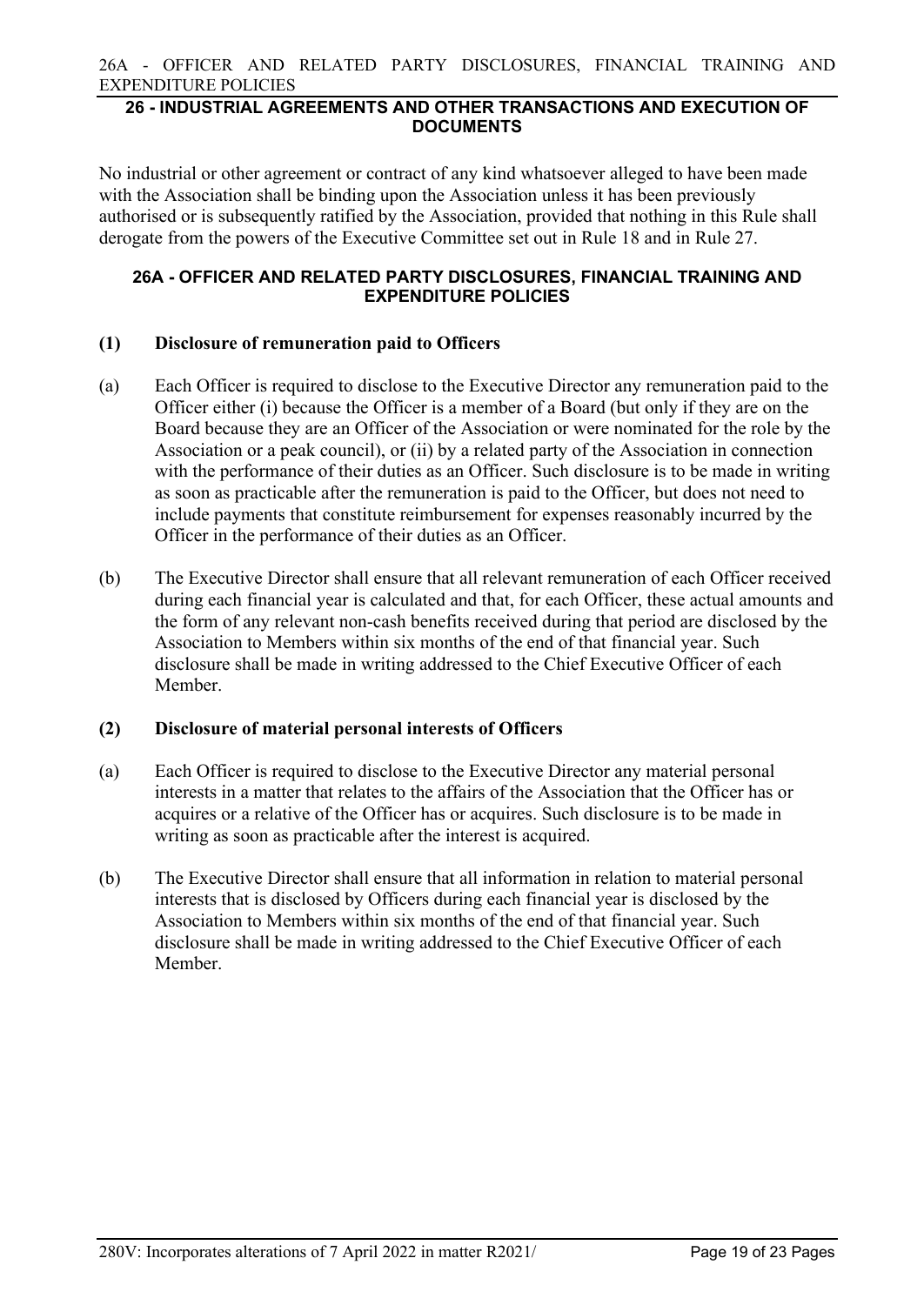# **(3) Related party disclosure**

The Executive Director shall ensure that the totals of all payments made by the Association to each related party and each declared person or body of the Association during each financial year are disclosed by the Association to Members within six months of the end of that financial year. Such disclosure shall be made in writing addressed to the Chief Executive Officer of each Member.

## **(4) Expenditure Policies**

The Executive Committee shall develop and implement policies relating to expenditure by the Association.

## **(5) Definitions**

The terms "Officer", "related party", "relevant remuneration", "relevant non-cash benefits" and "declared person or body" as used in this rule shall have the same meaning as defined by the *Fair Work (Registered Organisations) Act 2009*.

# **27 - THE EXECUTIVE DIRECTOR AND OTHER EMPLOYEES**

- <span id="page-21-0"></span>(1) The Association may from time to time appoint an Executive Director upon such terms and conditions as it sees fit who shall thereupon become an employee of the Association, responsible to the Executive Committee to perform such duties as may from time to time be imposed by these Rules or determined or delegated by the Association or the Executive Committee, and may determine such appointment on notice by payment in lieu of notice or summarily for cause.
- (2) Unless the Association in General Meeting resolves to the contrary, the Executive Director shall attend each meeting of the Executive Committee and each General Meeting of the Association.
- (3) If the Executive Director is temporarily absent for a purpose authorised by the Executive Committee, it may appoint on such terms and conditions as to it appear proper a competent person as Acting Executive Director and may revoke such appointment. A person so appointed shall have, and may exercise, all the powers of the Executive Director, and shall perform the functions of the Executive Director for the period so appointed.
- (4) The Association may appoint such other employees as it may consider necessary for permanent, temporary or special services at the direction of the Executive Committee for such terms, at such remuneration and upon such conditions as it may think fit, and any such employee so appointed by the Association may be dismissed by it. Such power of appointment and revocation may be delegated to the Executive Committee and/or the Executive Director.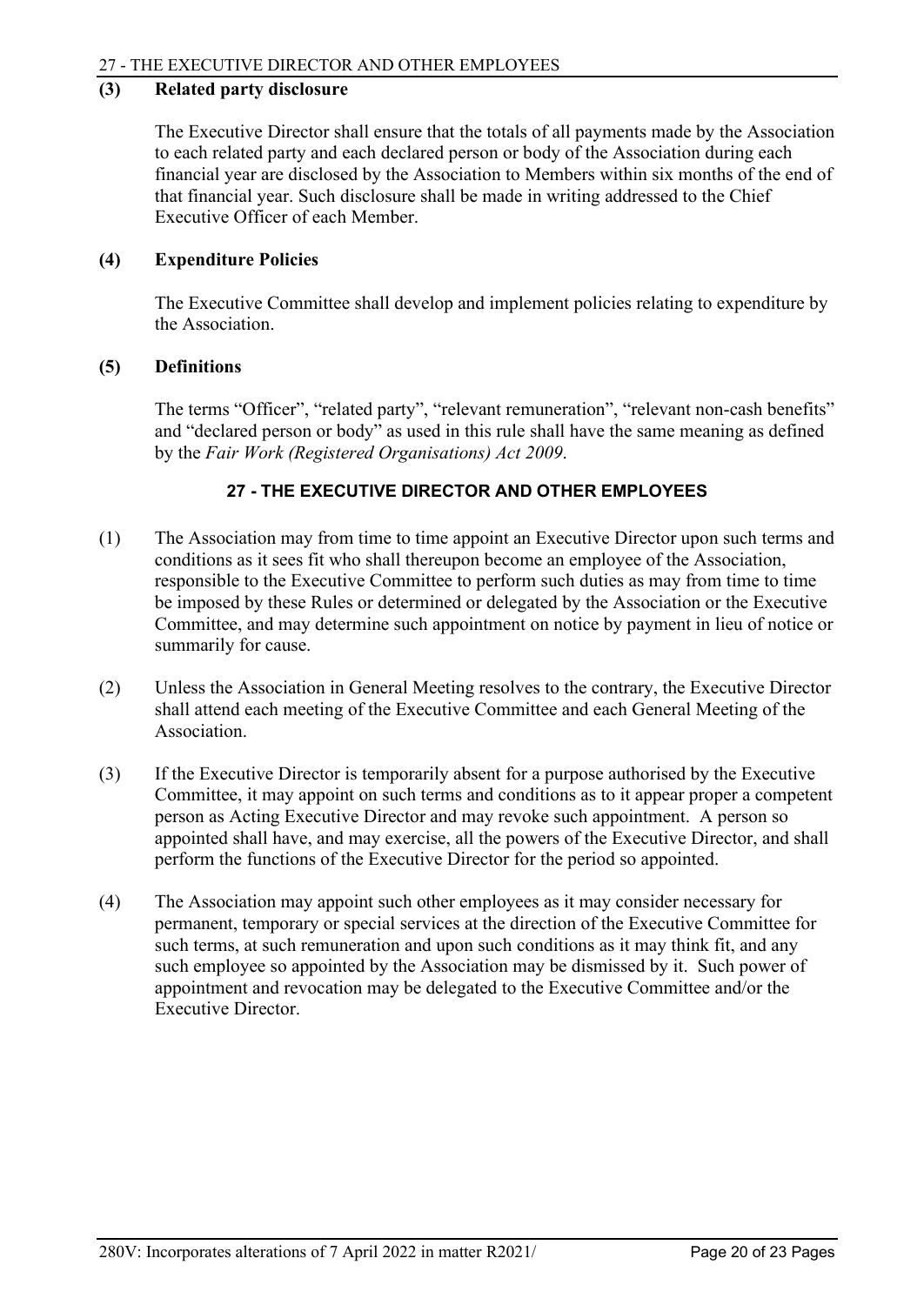#### 30 - SERVICE OF NOTICES ON MEMBERS

- $(5)$  All persons so employed by the Association shall carry out such duties as the Association and the Executive Committee may from time to time prescribe. Such persons may participate directly in:
	- (i) the management of the affairs of the Association;
	- (ii) the enforcement of the Rules of the Association; or
	- (iii) the performance of functions in relation to the enforcement of such Rules

only in accordance with directions given by the Executive Committee for the purpose of implementing existing policy of the Association or decisions concerning the Association.

<span id="page-22-0"></span>(6) Neither the Executive Director nor any other employee of the Association shall be an Officer of the Association.

## **28 - AUTHORITY TO SUE**

<span id="page-22-1"></span>The President for the time being of the Association is hereby authorised to sue on behalf of or in the name of the Association for the payment of any levies, calls, fines, penalties, subscriptions or contributions or moneys payable pursuant to the Rules of the Association.

## **29 - SEAL**

- (1) The common seal of the Association shall be in the custody of the Executive Director and shall not be affixed to any instrument or other document or any industrial agreement except by the authority of a resolution of a General Meeting, or of the Executive Committee.
- (2) The affixing of the seal to any document shall be attested by:
	- (a) any two of the Officers of the Association;
	- (b) the President or the Vice-President and the Executive Director;
	- (c) two persons each of whom is a Chief Executive Officer of a Member and is authorised by the Executive Committee to attest the affixing of the seal either generally or in any specific case; or
	- (d) such other persons as the Association in General Meeting may determine.

# **30 - SERVICE OF NOTICES ON MEMBERS**

<span id="page-22-2"></span>(1) A notice may be served by the Association on any Member by delivering it to the Member or by sending it through the post in a prepaid letter addressed to such Member, at the address or postal address (as the case may be) for the time being appearing against the name of the Member in the Register of Members.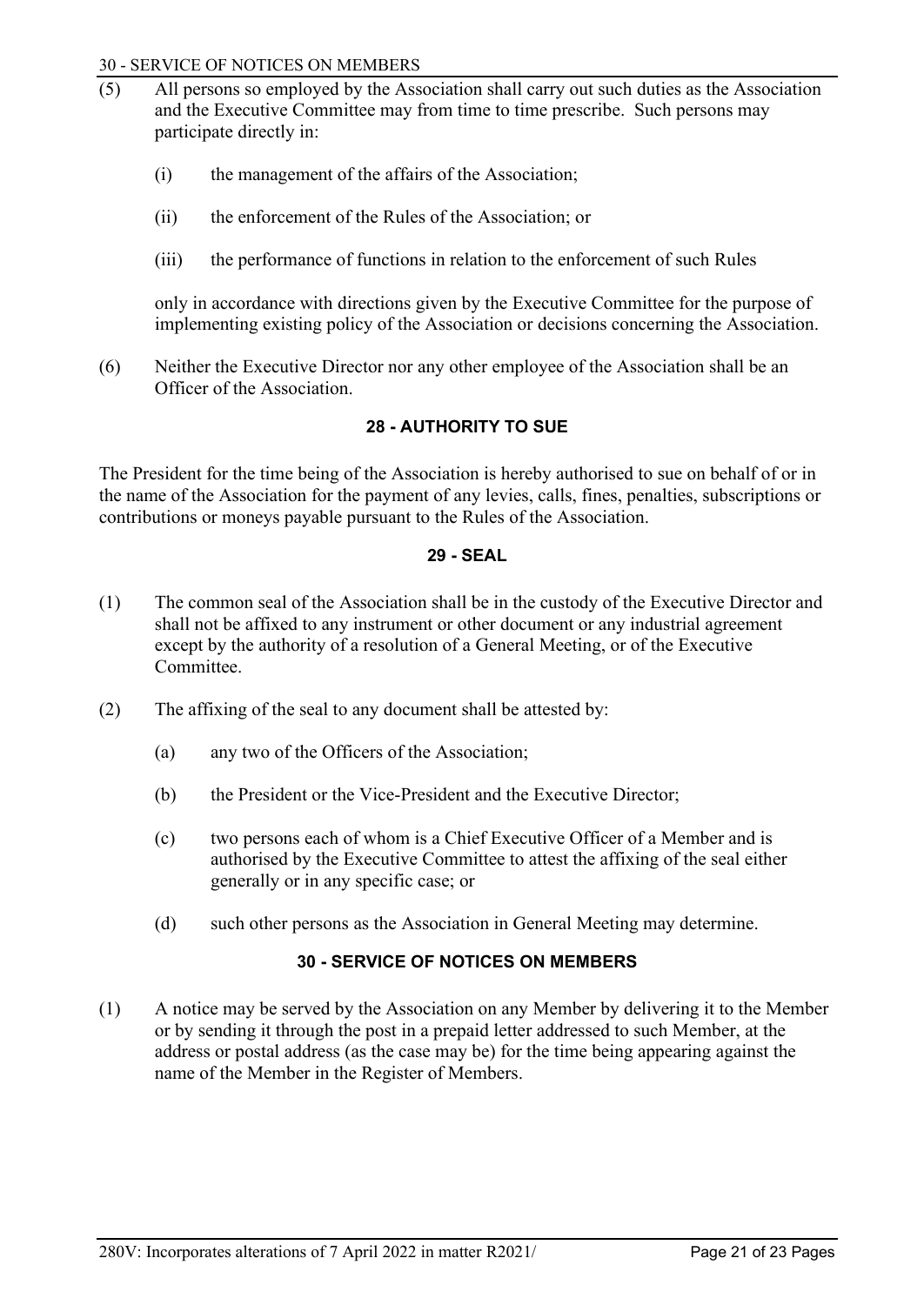<span id="page-23-0"></span>(2) In proving service of notice by post, it shall be sufficient to prove that the letter containing the notice was properly addressed and posted by pre-paid post.

# **31 - DISPUTES BETWEEN MEMBERS AND THE ASSOCIATION**

<span id="page-23-1"></span>Subject to Rule 12 all disputes between the Association and any of its Members shall be referred to and decided by a General Meeting of Members and any resolution passed thereon by a majority of the Members shall be final and binding on all the parties to such dispute.

## **32 - ALTERATION OF RULES**

- (1) Subject to the Act, the Association may from time to time by passing a special resolution in the manner herein mentioned alter all or any of the Rules.
- (2) A resolution shall be deemed to be special whenever it has been passed by a majority of not less than 66-2/3% of the Members of the Association for the time being entitled to vote as may be present by their Chief Executive Officer or duly appointed Delegate or Proxy at any General Meeting of which notice specifying the intention to propose such resolution has been duly given.

# **33 - PRINCIPAL OFFICE**

<span id="page-23-3"></span><span id="page-23-2"></span>The principal office of the Association shall be at Level 2, 303 Collins Street, Melbourne in the State of Victoria or such other location as may be determined by the Association from time to time.

## **34 - INDEMNITY**

The Executive Committee of the Association may indemnify any Officer of the Association, and any Auditor for the time being of the Association and any Executive Director employed by the Association out of the assets of the Association against any liability incurred while acting bona fide in such capacity.

# **35 - DISSOLUTION**

- <span id="page-23-4"></span>(1) The Association may be wound up and dissolved upon a resolution to that effect being passed by not less than 66-2/3% of the Members at an extraordinary general meeting of the Association convened for that special purpose.
- (2) Any and all assets remaining after full settlement of all just debts incurred by the Association shall be disposed of only to such organizations having similar objects and which are approved by the Commissioner of Taxation for that purpose.
- (3) The resolution passed for any such dissolution shall indicate the manner in accordance with the law in which any surplus funds or assets of the Association are to be disposed of or distributed and shall authorise application to be made pursuant to the Act for cancellation of registration of the Association under the Act.